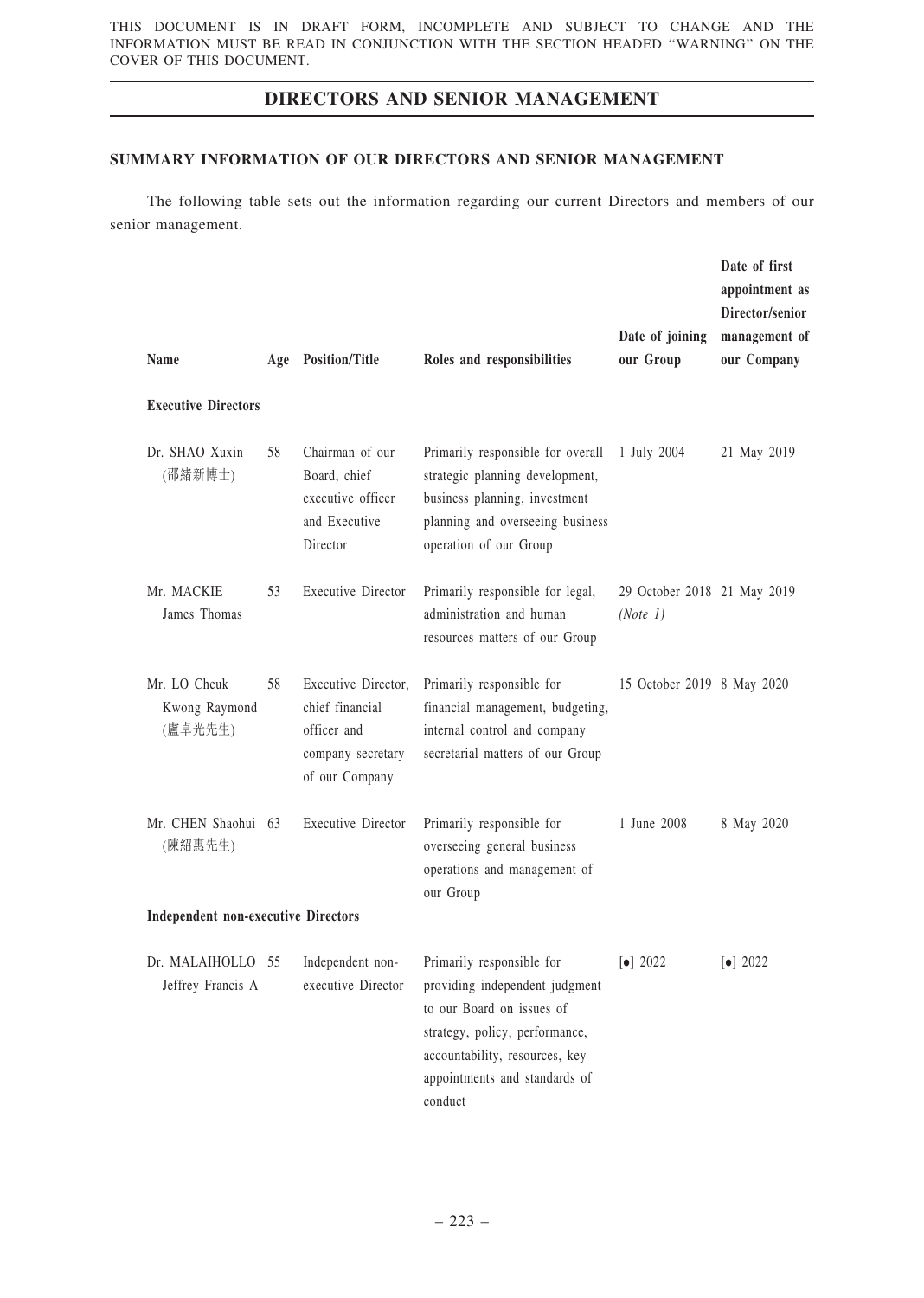| Name                            | Age | <b>Position/Title</b>                                                 | Roles and responsibilities                                                                                                                                                                               | Date of joining<br>our Group | Date of first<br>appointment as<br>Director/senior<br>management of<br>our Company |
|---------------------------------|-----|-----------------------------------------------------------------------|----------------------------------------------------------------------------------------------------------------------------------------------------------------------------------------------------------|------------------------------|------------------------------------------------------------------------------------|
| Mr. CHAN Ngai<br>Fan<br>(陳毅奮先生) | 42  | Independent non-<br>executive Director                                | Primarily responsible for<br>providing independent judgment<br>to our Board on issues of<br>strategy, policy, performance,<br>accountability, resources, key<br>appointments and standards of<br>conduct | $\left[\bullet\right]$ 2022  | $\left[\bullet\right]$ 2022                                                        |
| Dr. ZENG Ming<br>(曾鳴博士)         | 64  | Independent non-<br>executive Director                                | Primarily responsible for<br>providing independent judgment<br>to our Board on issues of<br>strategy, policy, performance,<br>accountability, resources, key<br>appointments and standards of<br>conduct | $\left[\bullet\right]$ 2022  | $\lceil \bullet \rceil$ 2022                                                       |
| Senior management               |     |                                                                       |                                                                                                                                                                                                          |                              |                                                                                    |
| Mr. XU Zhaotong<br>(徐兆彤先生)      | 61  | Head of investment<br>and investors<br>relationship                   | Primarily responsible for merger<br>and acquisition and maintaining<br>investors relationship of our<br>Company                                                                                          | 1 July 2020                  | 1 July 2020                                                                        |
| Mr. HUANG Yong<br>(黃勇先生)        | 64  | Head of mine<br>operations                                            | Primarily responsible for overall<br>management for exploration and<br>mining operation                                                                                                                  | 1 December<br>2014 (Note 2)  | 1 August 2020                                                                      |
| Mr. ZHOU Shufeng 39<br>(周書鋒先生)  |     | Chairman of the<br>board and general<br>manager of Yantai<br>Zhongjia | Primarily responsible for the<br>management of daily operation<br>of Songjiagou Open-Pit Mine<br>and Songjiagou Underground<br>Mine                                                                      | 1 June 2016                  | 21 May 2021                                                                        |

Notes:

<sup>(1)</sup> Mr. MACKIE James Thomas was appointed as the chief financial officer of Majestic Gold, our Controlling Shareholder, in March 2013 and has since been responsible for all aspects of the financial and reporting operations of Majestic Gold and the corporate finance of its subsidiaries, including Yantai Zhongjia.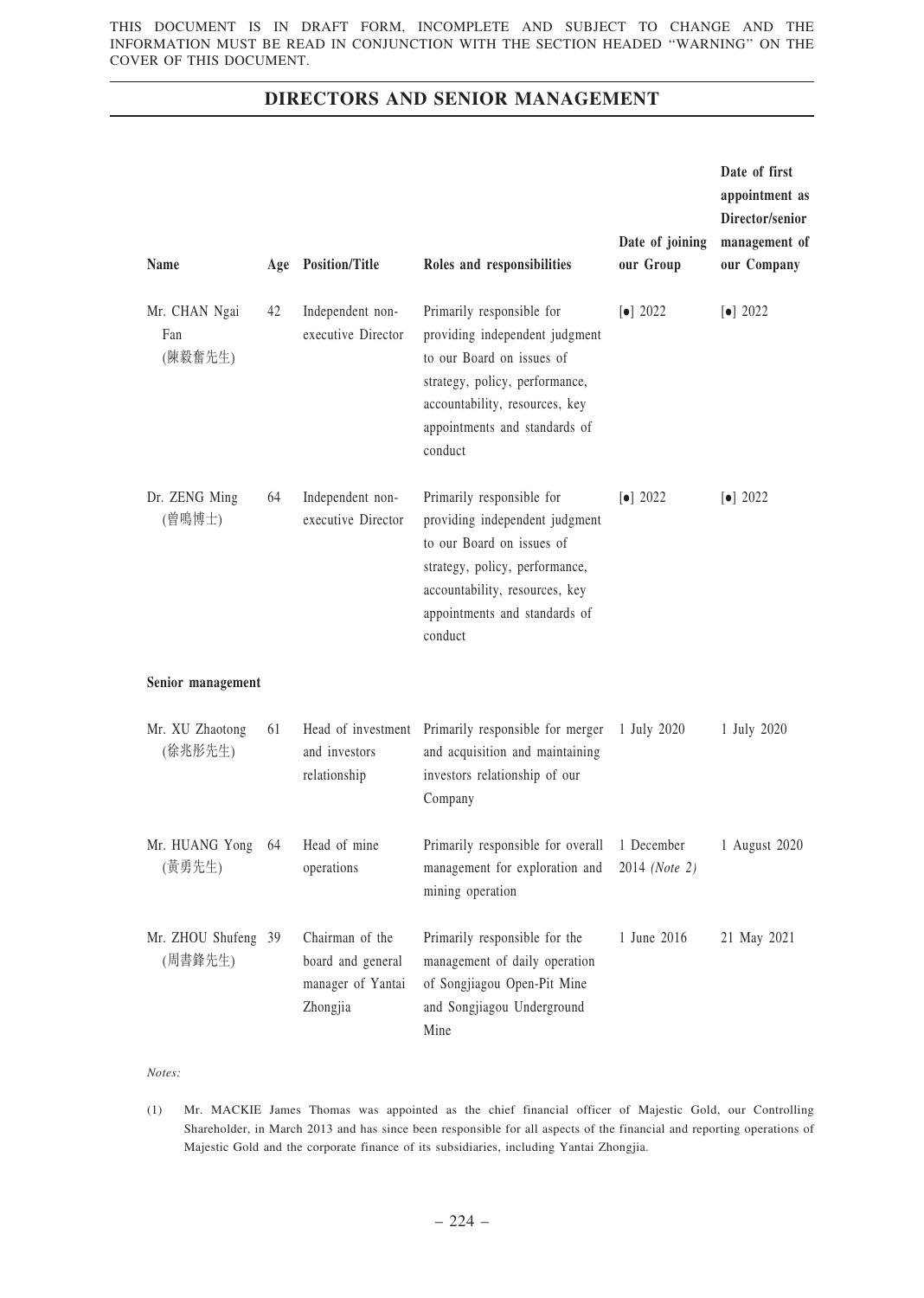(2) Mr. HUANG Yong joined Majestic Gold as an on-site consultant at Yantai Zhongjia in December 2014, and has since been responsible to bring in latest mining technology to improve mining efficiency at our Songjiagou Open-Pit Mine and Songjiagou Underground Mine.

### BOARD OF DIRECTORS

Our Board currently consists of seven Directors comprising four executive Directors and three independent non-executive Directors. The term of service for our Directors is three years, and they are permitted to be re-elected in accordance with the Articles of Association. Responsibilities of our Board include but are not limited to (i) convening Shareholders' meetings, reporting on our Board's work at these meetings, implementing our Shareholders' resolutions passed at these meetings; (ii) determining business operation, financial, capital and investment plans; (iii) determining internal management structure, setting down fundamental management rules; (iv) appointing and discharging members of senior management, determining Directors' remuneration and formulating our proposals for profit distributions; and (v) exercising other functions and powers empowered by relevant laws, regulations and the Articles of Association.

### Executive Directors

Dr. SHAO Xuxin (邵緒新博士), aged 58, was appointed as a Director of our Company on 21 May 2019 and was subsequently re-designated as our executive Director and appointed as the Chairman of our Board and the chief executive officer on 28 March 2022. Dr. Shao is principally responsible for overall strategic planning and development, business planning, investment planning, human resources allocation and overseeing business operation of our Group. He is the chairman of the nomination committee and a member of the remuneration committee.

Dr. Shao has over 30 years of experience in ore processing, mining-related finance and investment management. Since July 2004, Dr. Shao has been serving as a director of our subsidiary, Majestic Yantai BVI. Dr. Shao has also been an adviser of Majestic Gold since 2004, mainly responsible for formulating group policy and strategies for running the gold mine operation in the PRC and maintaining relationship with the local Chinese business partners.

The following table sets forth the key working experience of Dr. Shao:

| Period                              | Company/Institution                                | <b>Last position</b>                        | Roles and<br>responsibilities |
|-------------------------------------|----------------------------------------------------|---------------------------------------------|-------------------------------|
| From July 1990 to<br>September 1996 | China University of Mining &<br>Technology-Beijing | Lecturer, associate<br>professor and deputy | Teaching                      |
|                                     |                                                    | department head of                          |                               |
|                                     |                                                    | the Department of                           |                               |
|                                     |                                                    | Mineral Processing                          |                               |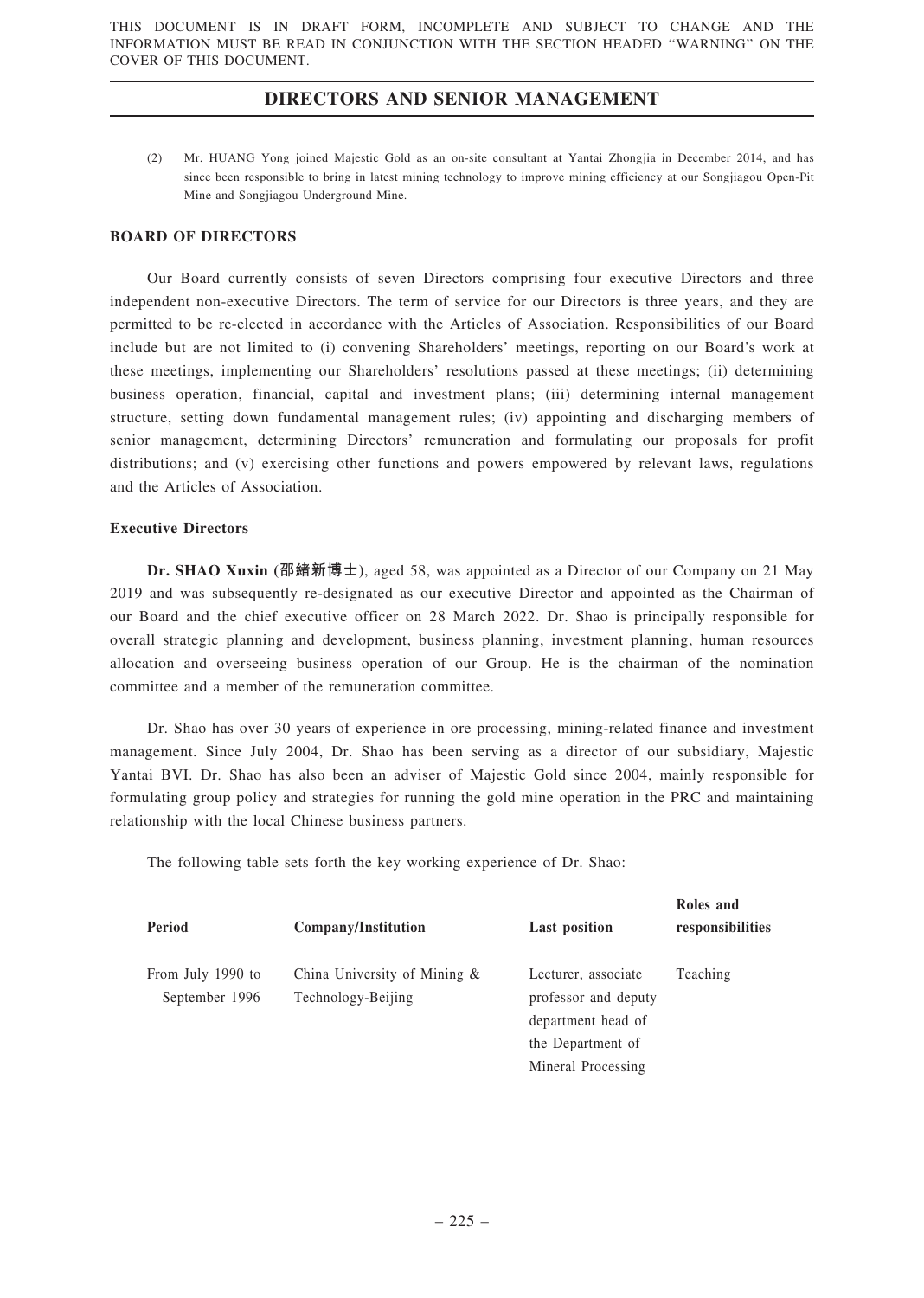| Period                              | <b>Company/Institution</b>                                                                                                                                                                                                                                                                                              | <b>Last position</b>                                                               | Roles and<br>responsibilities                                                                                                                                                                         |
|-------------------------------------|-------------------------------------------------------------------------------------------------------------------------------------------------------------------------------------------------------------------------------------------------------------------------------------------------------------------------|------------------------------------------------------------------------------------|-------------------------------------------------------------------------------------------------------------------------------------------------------------------------------------------------------|
| December 1997                       | From October 1996 to The University of Kentucky, the<br><b>United States</b>                                                                                                                                                                                                                                            | Research scientist for<br>the Centre for Applied for conducting<br>Energy Research | Primarily responsible<br>research on ultra-fine<br>coal dewatering                                                                                                                                    |
| From February 1998<br>to April 1998 | Process Research Associates Ltd., a<br>company principally engaged in<br>research and testing laboratory<br>serving the mining and exploration<br>industries                                                                                                                                                            | Process metallurgist                                                               | Primarily responsible<br>for conducting<br>metallurgical tests and<br>liaison with clients                                                                                                            |
| From July 1998 to<br>March 2003     | Atlantic Gold Corporation (formerly Project manager<br>known as Spur Ventures Inc.)<br>(previously listed on the TSX<br>Venture Exchange, stock symbol:<br>AGB), whose principal businesses<br>included mineral exploration and<br>development and oil and gas<br>extraction                                            |                                                                                    | Primarily responsible<br>for management of<br>phosphate mining,<br>processing and<br>fertilizer project in the<br><b>PRC</b>                                                                          |
| From January 2004 to<br>April 2016  | Sterling Group Ventures, Inc.<br>(previously quoted on OTC Link in<br>the United States, stock symbol:<br>SGGV), whose previous principal<br>businesses included mineral<br>exploration for phosphate in the<br><b>PRC</b>                                                                                              | Director, president<br>and chief financial<br>officer                              | Primarily responsible<br>for overall<br>management of the<br>mining projects in the<br>PRC and<br>administration of the<br>company                                                                    |
| From March 2004 to<br>August 2008   | Bullabulling Gold (UK) Limited<br>(formerly known as GGG Resources<br>PLC and Central China Goldfields<br>plc) (previously listed on the<br>London Stock Exchange and<br>Australian Securities Exchange,<br>stock symbols: GGG and GGB,<br>respectively), whose principal<br>businesses included mineral<br>exploration | Adviser                                                                            | Primarily responsible<br>for advising on its<br>gold and copper<br>projects in the PRC<br>and liaison with its<br>Chinese joint venture<br>partner and related<br>Chinese governmental<br>departments |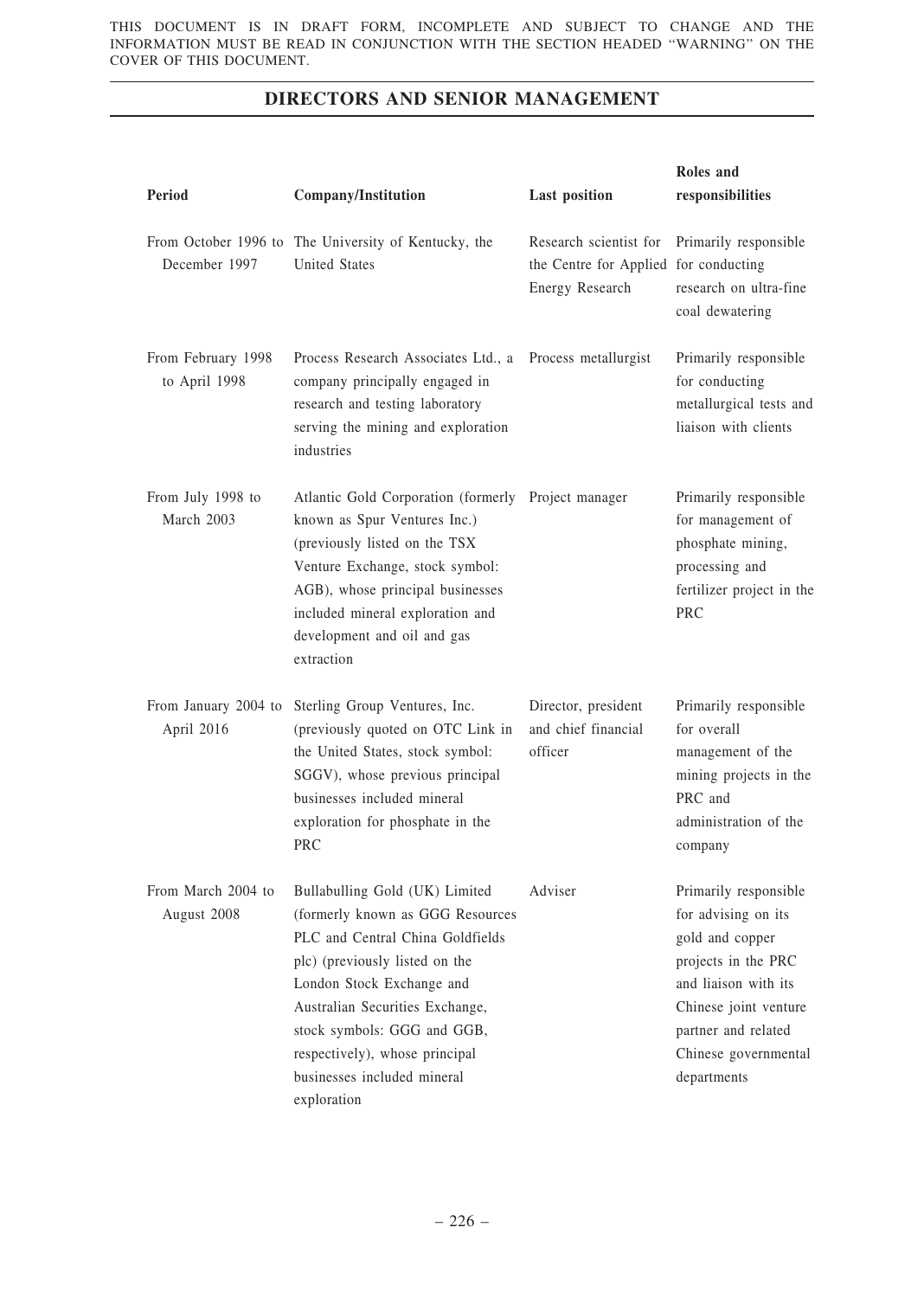| <b>Period</b>                    | <b>Company/Institution</b>                                                                                                                                                                                                                                                                                            | <b>Last position</b> | Roles and<br>responsibilities                                                       |
|----------------------------------|-----------------------------------------------------------------------------------------------------------------------------------------------------------------------------------------------------------------------------------------------------------------------------------------------------------------------|----------------------|-------------------------------------------------------------------------------------|
| to April 2008                    | From September 2006 Delta 9 Cannabis Inc. (formerly<br>known as Verona Development<br>Corp.) (listed on the Toronto Stock<br>Exchange, stock symbols: DN,<br>DN.WT, DN.WT.A, DN.DB), whose<br>previous principal businesses<br>included acquisition, exploration and<br>development of mineral properties             | Director             | Mainly in charge of<br>the operation of<br>coalbed methane<br>businesses in the PRC |
| From April 2010 to<br>March 2014 | a subsidiary of Goldrea Resources<br>Corp. (listed on the Canadian<br>Securities Exchange, Frankfurt Stock<br>Exchange and OTC Pink Open<br>Market, stock symbols: GOR, GOJ1<br>and GORAF, respectively), whose<br>principal businesses included<br>acquisition, exploration and<br>development of mineral properties | Director             | Mainly in charge of<br>supervising its gold<br>operation in the PRC                 |

Dr. Shao obtained a bachelor's degree in mineral processing from Wuhan Institute of Technology (formerly known as Wuhan Institute of Chemical Technology\* (武漢化工學院)) in July 1983, and a doctor of philosophy degree in mineral processing from China University of Mining & Technology — Beijing in July 1990.

Dr. Shao does not have any current or past directorships in any listed companies in the last three years.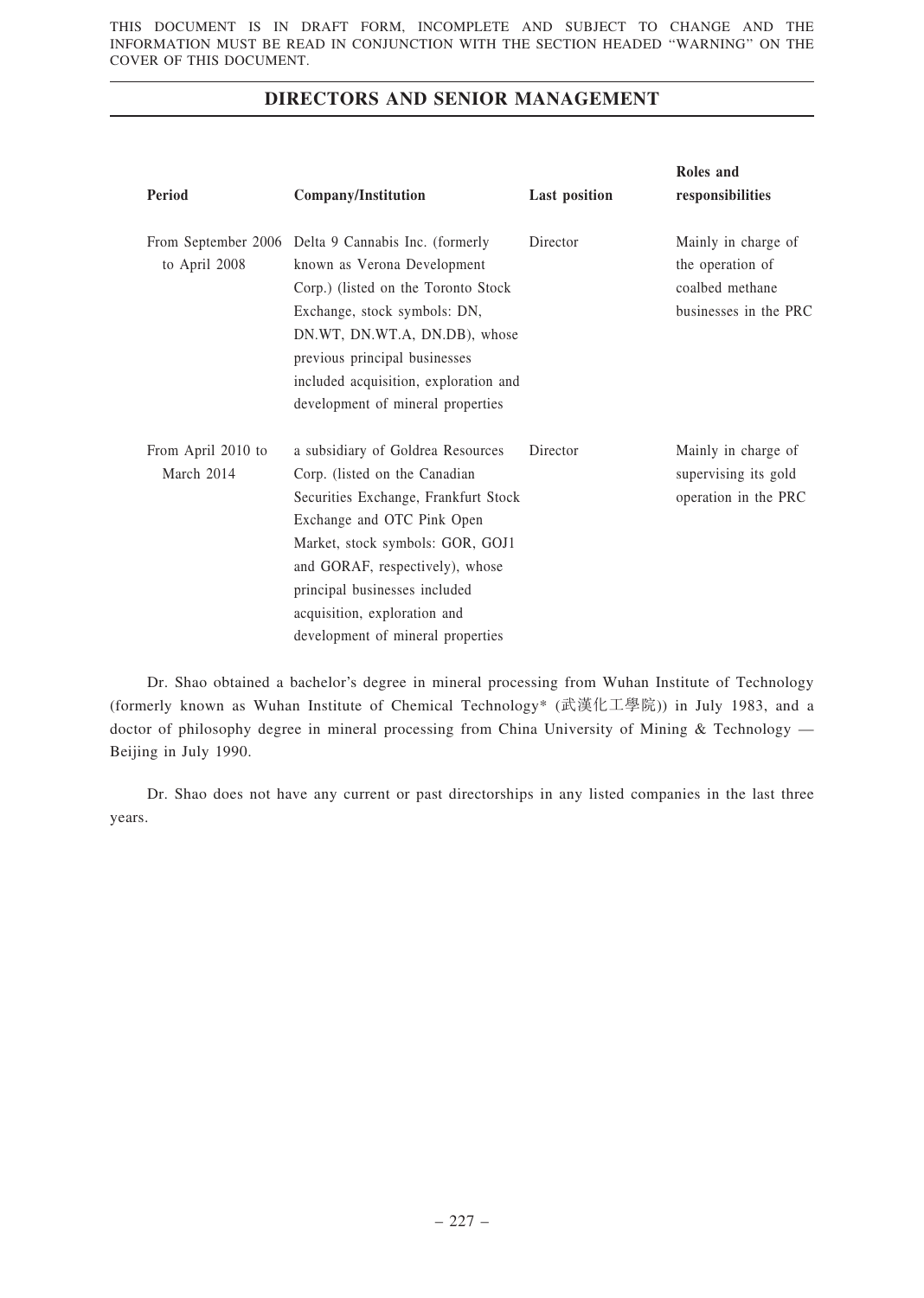Dr. Shao was a director of the following companies at the time or within 12 months from the time of their respective dissolution. The relevant details are as follows:

|                                                                                                | Place of                        | Principal                                                                      |                                             |                                |                                   |
|------------------------------------------------------------------------------------------------|---------------------------------|--------------------------------------------------------------------------------|---------------------------------------------|--------------------------------|-----------------------------------|
| Company name                                                                                   | incorporation/<br>establishment | business before Date of<br>dissolution                                         | dissolution                                 | <b>Means</b> of<br>dissolution | <b>Reasons</b> for<br>dissolution |
| Yantai Jinze Gold Co.,<br>Ltd.* (煙台金澤黃金<br>有限公司)                                               | <b>PRC</b>                      | Gold<br>exploration                                                            | 2 April 2013                                | Deregistration Cessation of    | business                          |
| Chenxi Hongyu Mining<br>Co., Ltd.* (辰溪縣<br>宏宇礦業有限公司)                                           | <b>PRC</b>                      | Phosphate<br>mining                                                            | 1 November 2017 Deregistration Cessation of |                                | business                          |
| Fast Fresh Intelligent<br>Logistics Network<br>(Shenzhen) Co., Ltd.*<br>(速鮮智能物流網絡<br>(深圳)有限公司) | <b>PRC</b>                      | Logistics                                                                      | 19 August 2019                              | Deregistration Cessation of    | business                          |
| Huadianai Culture and Art<br>Media (Beijing) Co.,<br>Ltd.* (花點愛文化藝術傳<br>媒(北京)有限公司)             | <b>PRC</b>                      | Wholesale and<br>retail of flowers                                             | 14 January 2020                             | Deregistration Cessation of    | business                          |
| Sunshine Flower Industry<br>(Nanjing) Co., Ltd.*<br>(陽光花卉產業(南京)<br>有限公司)                       | <b>PRC</b>                      | Planting,<br>processing and<br>retail of flowers<br>and horticultural<br>crops | 1 April 2020                                | Deregistration Cessation of    | business                          |
| Wuhan Ruijiahe<br>Technology Co., Ltd.*<br>(武漢瑞佳和科技有限<br>公司)                                   | <b>PRC</b>                      | Flower planting 15 June 2020<br>and flower sales                               |                                             | Deregistration Cessation of    | business                          |

Dr. Shao confirmed that the above companies were solvent immediately prior to their respective dissolution. Dr. Shao further confirmed that there was no wrongful act or omission on his part leading to the dissolution of the above companies and that no misconduct or misfeasance on his part had been involved in the dissolution of the above companies. Dr. Shao confirmed that he is not aware of any actual or potential claim that has been or will be made against him as a result of the dissolution of the above companies.

Mr. MACKIE James Thomas, aged 53, was appointed as our Director on 21 May 2019 and was subsequently re-designated as our executive Director on 28 March 2022. Mr. Mackie is principally responsible for the legal, administration, and human resources matters of our Group.

Mr. Mackie has been serving as a director of our subsidiary, Majestic Yantai BVI, since October 2018. Mr. Mackie has over 15 years of experience in financial management and administration, including corporate governance, government and securities compliance. Mr. Mackie was appointed as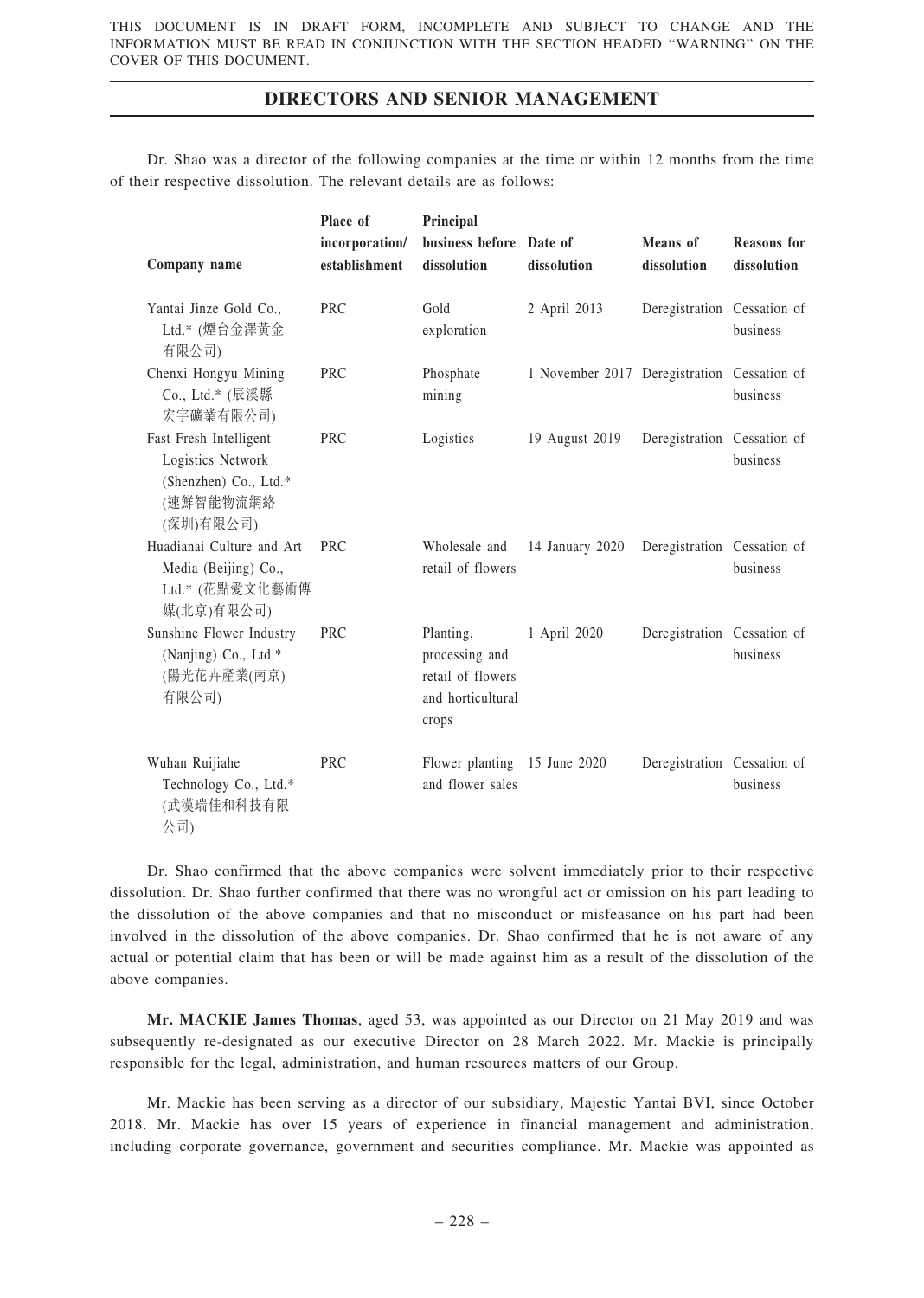the chief financial officer and director of Majestic Gold in March 2013. He has since been responsible for corporate finance matters, including technical accounting, risk advisory, planning and forecasting, tax management and treasury functions of Majestic Gold together with its subsidiaries, including Yantai Zhongjia. In November 2013, he resigned as a director and was appointed as the corporate secretary of Majestic Gold.

 $R_{\rm B}$ 

The following table sets forth the key working experience of Mr. Mackie:

| Period                                   | Company/Institution                                                                                                                                                                                                                                                                     | <b>Last position</b>                                                                 | конез апи<br>responsibilities                                                           |
|------------------------------------------|-----------------------------------------------------------------------------------------------------------------------------------------------------------------------------------------------------------------------------------------------------------------------------------------|--------------------------------------------------------------------------------------|-----------------------------------------------------------------------------------------|
| From September 2005<br>to September 2012 | Golden Oak Corporate Services<br>Ltd., whose principal businesses<br>included providing financial<br>reporting and compliance services                                                                                                                                                  | Corporate controller services for<br>companies listed on the TSX Venture<br>Exchange | Primarily responsible<br>for financial reporting<br>and corporate<br>governance matters |
| From September 2012<br>to July 2014      | Global Hunter Corp. (previously<br>listed on the TSX Venture<br>Exchange, stock symbol: BOB.H),<br>whose principal businesses<br>included acquisition, exploration<br>and development of mineral<br>properties                                                                          | Chief financial officer and corporate<br>secretary                                   | Primarily responsible<br>for corporate finance<br>and corporate<br>governance matters   |
| From September 2012<br>to July 2014      | Delta 9 Cannabis Inc. (formerly<br>known as Verona Development<br>Corp.) (listed on the Toronto<br>Stock Exchange, stock symbols<br>DN, DN.WT, DN.WT.A, DN.DB),<br>whose previous principal<br>businesses included acquisition,<br>exploration and development of<br>mineral properties | Chief financial officer and corporate<br>secretary                                   | Primarily responsible<br>for corporate finance<br>and corporate<br>governance matters   |

Mr. Mackie obtained a secondary school graduation diploma from Earl of March Secondary School in November 1986. Mr. Mackie is a Certified General Accountant of The Certified General Accountants Association of British Columbia and the Certified General Accountants Association of Canada since August 2007 and October 2007, respectively.

Mr. Mackie does not have any current or past directorships in any listed companies in the last three years.

Mr. LO Cheuk Kwong Raymond (盧卓光先生), aged 58, joined our Group as the vice president of our Group on 15 October 2019, was appointed as a Director on 8 May 2020, was appointed a director of Majestic Yantai BVI on 15 May 2020 and was subsequently re-designated as our executive Director, chief financial officer and company secretary on 28 March 2022. Mr Lo is principally responsible for the financial management, budgeting, internal control and company secretarial matters of our Group.

Mr. Lo has over 30 years of experience in auditing, accounting, asset management, and financial management.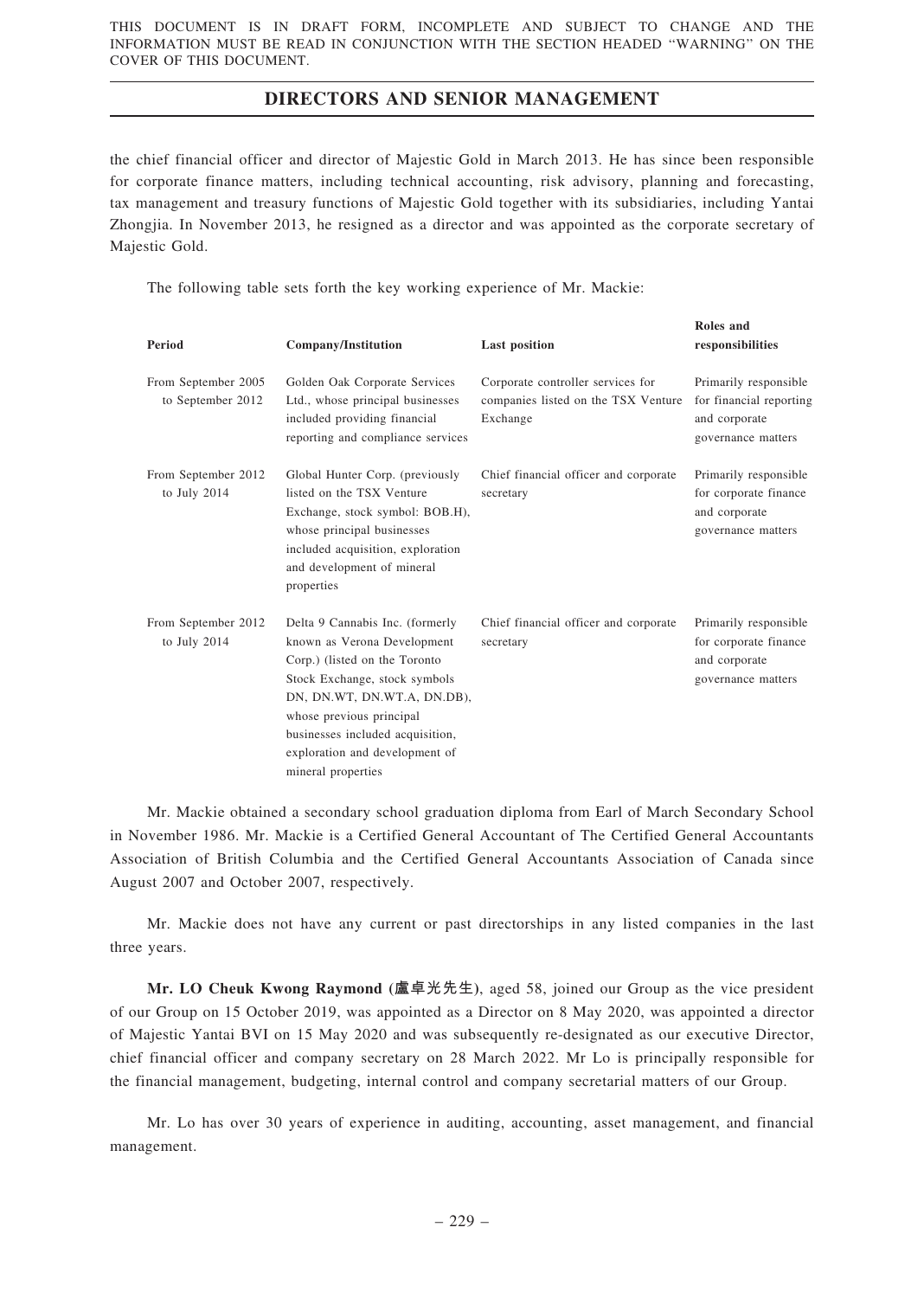The following table sets forth the key working experience of Mr. Lo:

| Period                                   | Company/Institution                                                                                                                                                                                                                                      | <b>Last position</b>                                                   | Roles and responsibilities                                                                                                                                                                     |
|------------------------------------------|----------------------------------------------------------------------------------------------------------------------------------------------------------------------------------------------------------------------------------------------------------|------------------------------------------------------------------------|------------------------------------------------------------------------------------------------------------------------------------------------------------------------------------------------|
| From October 1984 to<br>August 1987      | KPMG (formerly known as Peat,<br>Marwick, Mitchell & Co.                                                                                                                                                                                                 | Senior accountant                                                      | Primarily responsible for clients'<br>audit services                                                                                                                                           |
| From September 1991<br>to April 2000     | Bowden Industries Limited, a<br>subsidiary of Gold Peak Industries<br>(Holdings) Limited (listed on the<br>Stock Exchange, stock code:<br>40.HK), which is principally<br>engaged in the production and sale<br>of batteries and electronics<br>products | Assistant general<br>manager                                           | Primarily responsible for system<br>development, internal controls and<br>financial matters of its PRC joint<br>ventures                                                                       |
| From April 2000 to<br>August 2001        | Chen Hsong Machinery Company,<br>Limited, a subsidiary of Chen<br>Hsong Holdings Limited (listed on<br>the Stock Exchange, stock code:<br>57.HK), which is principally<br>engaged in plastic injection<br>molding machines-related<br>businesses         | Chief officer $-$<br>finance, personnel and<br>administration division | Primarily responsible for system<br>development, internal controls,<br>customs declaration and accounting<br>matters of its PRC joint ventures                                                 |
| From September 2001<br>to February 2003  | GMT Shipping (HK) Limited, a<br>company principally engaged in<br>the provision of dry cargo shipping<br>services                                                                                                                                        | Group chief financial<br>officer                                       | Primarily responsible for<br>formalising the group structure for<br>tax planning and setting up<br>accounting and voyage costing<br>system                                                     |
| From February 2004 to<br>June 2005       | Chen Chien Holdings Limited, a<br>company principally engaged in<br>trading and manufacturing of<br>mould bases and processing steel                                                                                                                     | Financial controller                                                   | Primarily responsible for system<br>development, internal controls,<br>customs declaration and accounting<br>matters of both its Hong Kong<br>head office and its PRC<br>manufacturing company |
| From October 2009 to<br>May 2011         | GMT Shipping (HK) Limited, a<br>company principally engaged in<br>the provision of dry cargo<br>shopping services                                                                                                                                        | Group chief executive<br>officer                                       | Primarily responsible for the daily<br>management of the group and<br>significant capital investment<br>projects                                                                               |
| From January 2012 to<br><b>July 2016</b> | Chung Ming Metal Resources<br>Holdings Limited, a company<br>principally engaged in stainless<br>steel and copper recycling<br>businesses                                                                                                                | Group chief financial<br>officer                                       | Primarily responsible for overall<br>financial management                                                                                                                                      |
| Since August 2006                        | Perfect Team Consultants Limited,<br>a company principally engaged in<br>providing consulting services                                                                                                                                                   | Sole shareholder and<br>sole director                                  | Operating his own consultancy<br>services business                                                                                                                                             |

Mr. Lo obtained a bachelor of commerce in accountancy degree from The University of Wollongong, Australia in October 1990 and obtained his master of business administration degree from The Hong Kong Polytechnic University in November 1997. Mr. Lo was admitted as a Certified Practising Accountant of The Australian Society of Certified Practising Accountants in October 1992 and a fellow member of the Hong Kong Institute of Certified Public Accountants (formerly known as Hong Kong Society of Accountants) in December 1998.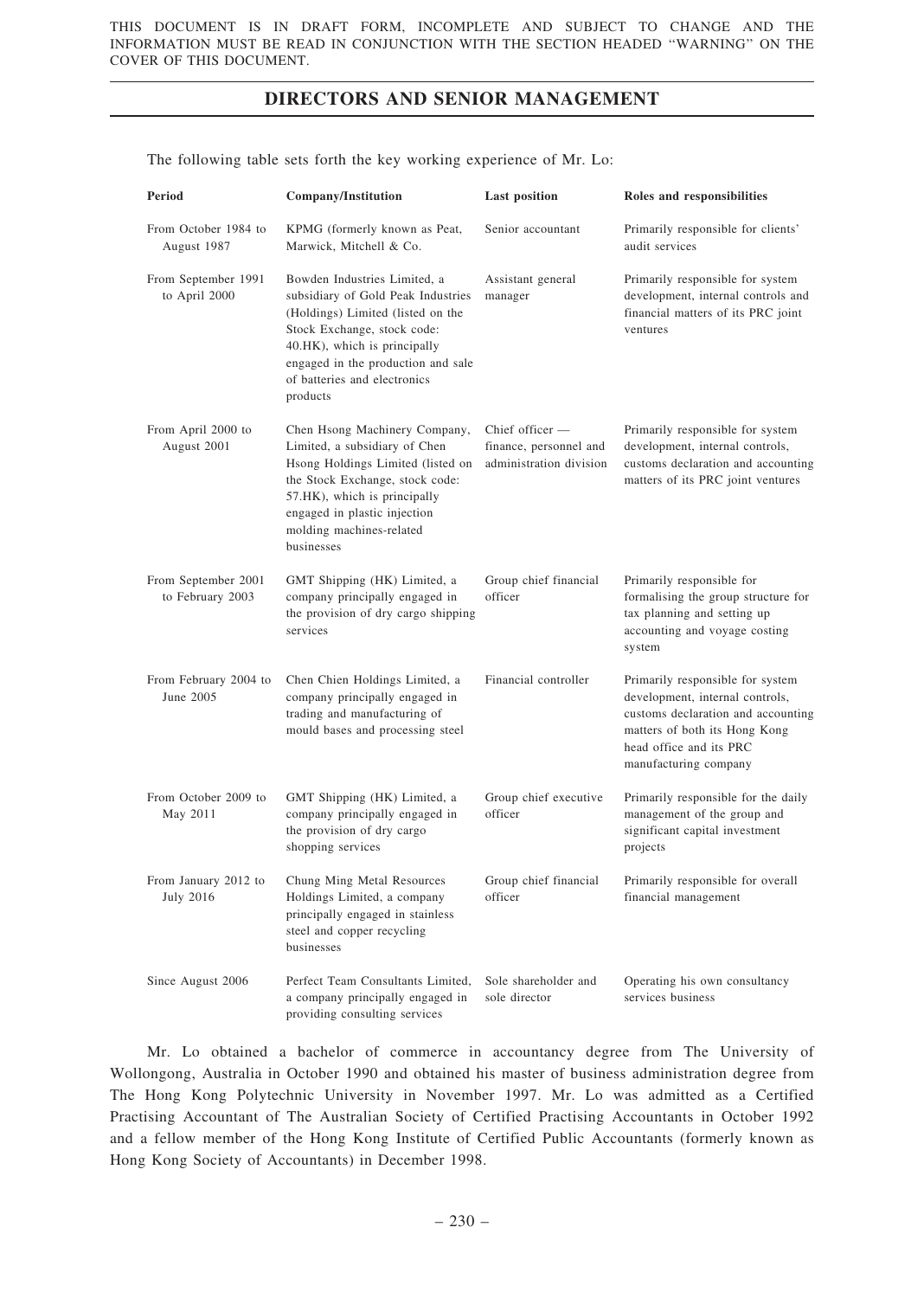Mr. Lo does not have any current or past directorships in any listed companies in the last three years.

Mr. Lo was a director of the following companies at the time or within 12 months from the time of their respective dissolution. The relevant details are as follows:

|                                      | Place of       | Principal                              |                    |                             |                                     |
|--------------------------------------|----------------|----------------------------------------|--------------------|-----------------------------|-------------------------------------|
|                                      | incorporation/ | business before Date of                |                    | Means of                    | <b>Reasons</b> for                  |
| Company name                         | establishment  | dissolution                            | dissolution        | dissolution                 | dissolution                         |
| Polyson Limited                      | Hong Kong      | Trading of<br>electrical<br>appliances | 18 July 2000       | Voluntary<br>dissolution    | Members'<br>voluntary<br>winding up |
| HSCV Holdings Limited                | Hong Kong      | Management<br>consultancy              | 15 April 2005      | Deregistration Cessation of | business                            |
| Sino Link Creation Limited Hong Kong |                | Trading                                | 31 July 2009       | Deregistration Cessation of | business                            |
| KT Enterprise Limited                | Hong Kong      | Trading                                | 19 October<br>2018 | Deregistration Cessation of | business                            |

Mr. Lo confirmed that the above companies were solvent immediately prior to their respective dissolution. Mr. Lo further confirmed that there was no wrongful act or omission on his part leading to the dissolution of the above companies and that no misconduct or misfeasance on his part had been involved in the dissolution of the above companies. Mr. Lo confirmed that he is not aware of any actual or potential claim that has been or will be made against him as a result of the dissolution of the above companies.

Mr. CHEN Shaohui (陳紹惠先生), aged 63, joined our Group on 1 June 2008 as the general manager of Yantai Zhongjia, was appointed a director of Yantai Zhongjia in May 2010 and was appointed as a Director on 8 May 2020. Mr. Chen was subsequently re-designated as our executive Director on 28 March 2022. Mr. Chen is primarily responsible for overseeing general business operations and management of our Group including managing the mining properties and facilities of the Group.

Mr. Chen has over 38 years of relevant experience in the industry including master planning, preparation of feasibility report, evaluation assessments and environment impact report in major mines in China.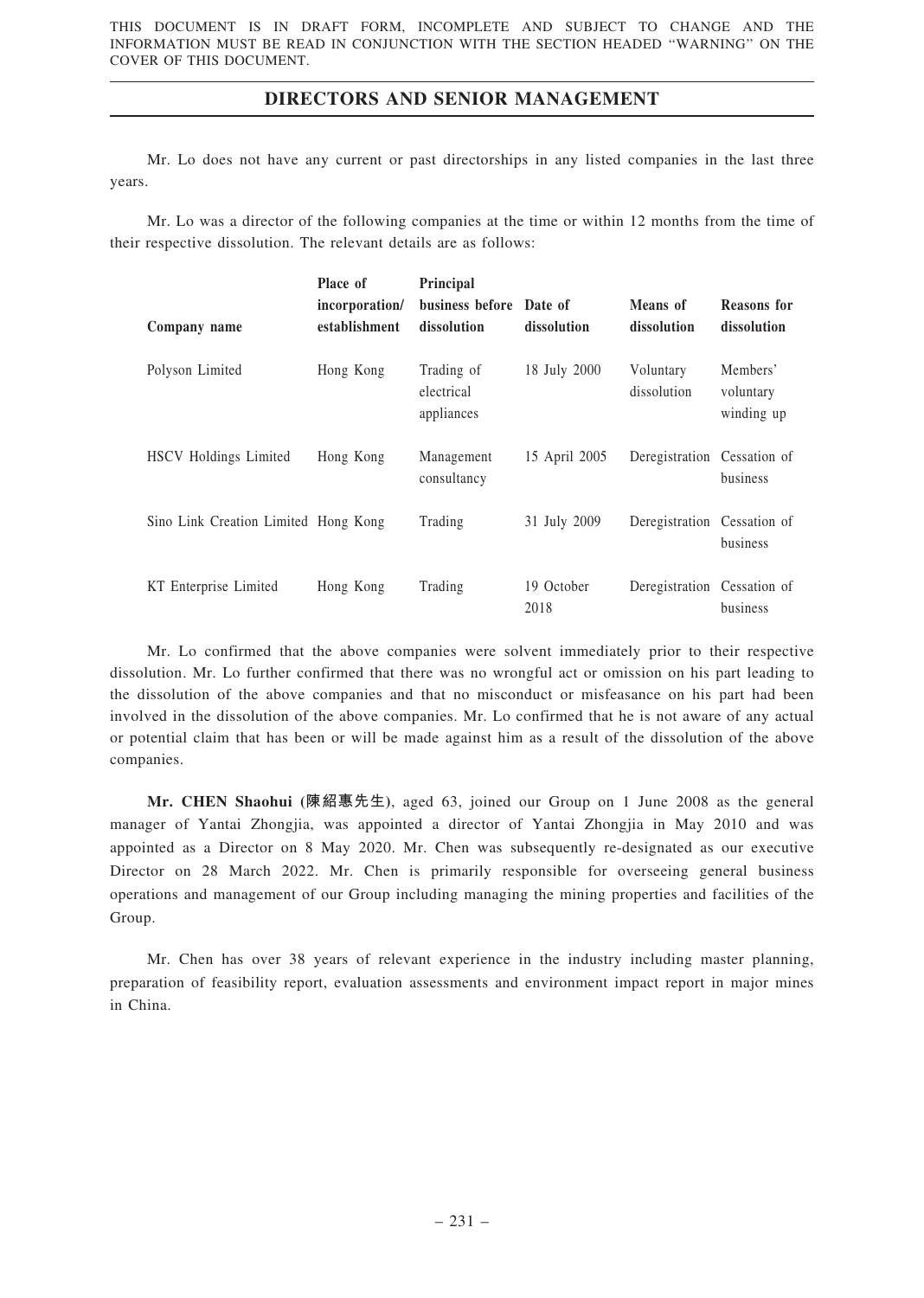| Period                                | <b>Company/Institution</b>                                                                                                                                                                                                                                                                                      | <b>Last position</b>         | Roles and responsibilities                                                                                                            |
|---------------------------------------|-----------------------------------------------------------------------------------------------------------------------------------------------------------------------------------------------------------------------------------------------------------------------------------------------------------------|------------------------------|---------------------------------------------------------------------------------------------------------------------------------------|
| From August 1983 to<br>November 1997  | Hebei Huanqiu Contracting &<br>Engineering Co., Ltd* (河北寰球工程<br>有限公司) (formerly known as<br>Chemical Mine Planning and Design<br>Institute of Ministry of Chemical<br>Industry of China* (化學工業部化學<br>礦山規劃設計院)), whose principal<br>businesses included mining projects'<br>design and administration management | President                    | Mainly in charge of the technical<br>department                                                                                       |
| October 2000                          | From December 1997 to Tus Environmental Science and<br>Technology Co., Ltd. (formerly known<br>as SDIC Yuanyi Industry Co., Ltd)<br>(listed on the Shenzhen Stock<br>Exchange, stock code: 0826.SZ), a<br>company previously engaged in the<br>phosphorus industry                                              | Chief engineer               | Primarily responsible for supervising<br>and management of engineering works                                                          |
| From October 2000 to<br>November 2011 | Hubei Yichang Phosphorus Chemical<br>Industry Corporation Limited* (湖北<br>宜昌磷化工業集團公司), a company<br>principally engaged in phosphorus<br>industry                                                                                                                                                               | Chief engineer               | Primarily responsible for supervising<br>and management of engineering works                                                          |
| From January 2004 to<br>May 2006      | Micro Express Ltd., a wholly-owned<br>subsidiary of Sterling Group Ventures,<br>Inc. (previously quoted on OTC Link<br>in the United States, stock symbol:<br>SGGV), whose principal businesses<br>included exploration and development<br>of lithium                                                           | Vice president               | Primarily responsible for the early<br>stage development of Jiajika<br>Spodumene Mine in Ganzi City of<br>Sichuan Province of the PRC |
| 2012                                  | From June 2006 to June Xinjiang Mejes Mining Co. Inc.*<br>(新疆瑪嘉斯礦業有限公司), whose<br>principal business was gold<br>exploration.                                                                                                                                                                                   | and chairman of<br>the board | General manager Primarily responsible for gold<br>exploration, licence application and<br>general daily administration<br>management  |

The following table sets forth the key working experience of Mr. Chen:

Mr. Chen obtained a bachelor's degree in mineral processing from Wuhan Institute of Technology (formerly known as Wuhan Institute of Chemical Technology\* (武漢化工學院)) in July 1983. He was qualified as a senior engineer in the PRC in July 1993.

Mr. Chen does not have any current or past directorships in any listed companies in the last three years.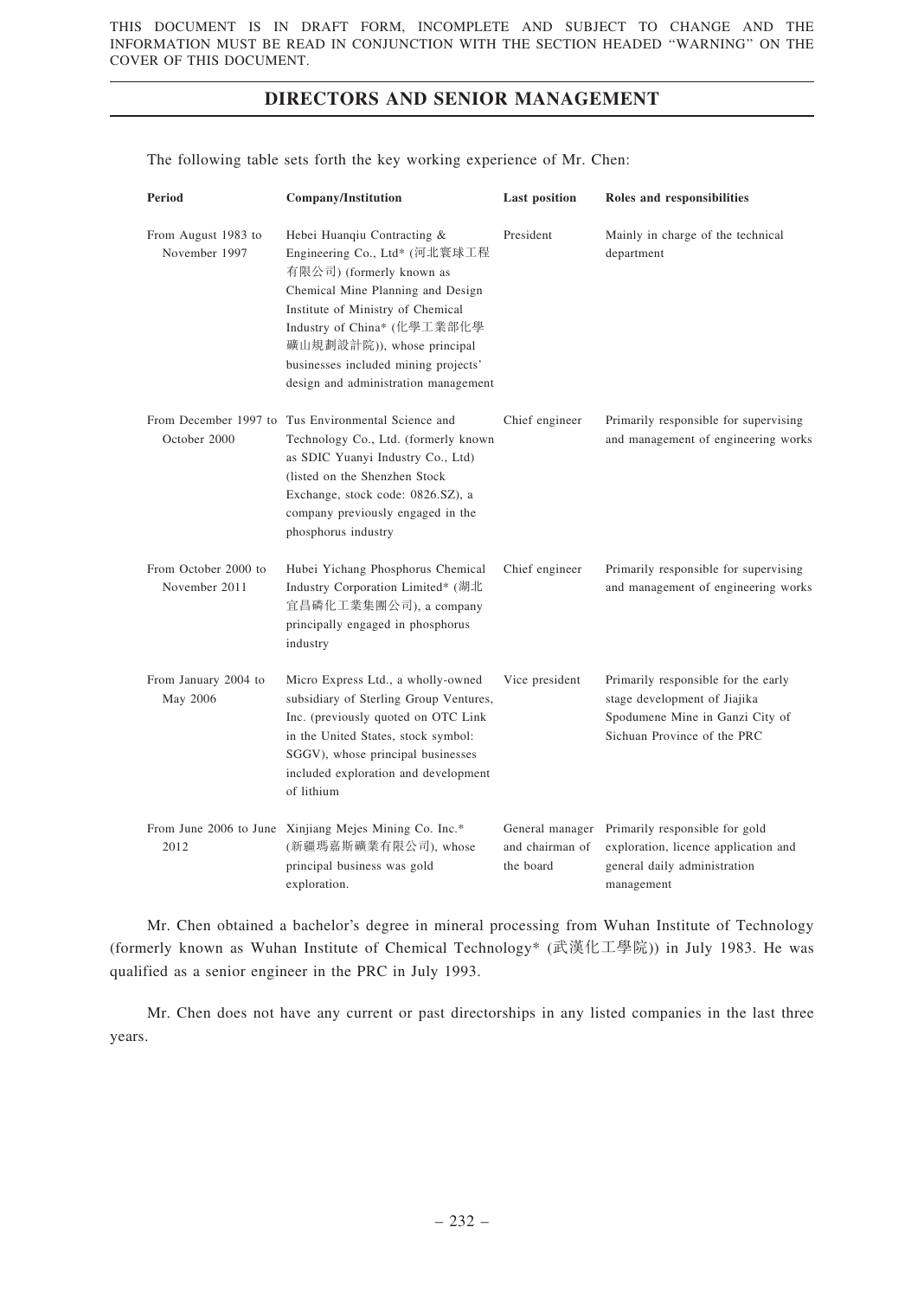Mr. Chen was a director/supervisor of the following companies at the time or within 12 months from the time of their respective dissolution. The relevant details are as follows:

| Company name                                                                                 | Place of<br>incorporation/<br>establishment | <b>Position</b> | Principal<br>business before<br>dissolution                                    | Date of<br>dissolution | Means of<br>dissolution | <b>Reasons</b> for<br>dissolution |
|----------------------------------------------------------------------------------------------|---------------------------------------------|-----------------|--------------------------------------------------------------------------------|------------------------|-------------------------|-----------------------------------|
| Fast Fresh Intelligent Logistics<br>Network (Shenzhen) Co., Ltd.*<br>(速鮮智能物流網絡<br>(深圳)有限公司)) | <b>PRC</b>                                  | Supervisor      | Logistics                                                                      | 19 August 2019         | Deregistration          | Cessation of<br>business          |
| Huadianai Culture and Art Media<br>(Beijing) Co., Ltd.* (花點愛<br>文化藝術傳媒(北京)有限公司)              | PRC.                                        | Supervisor      | Wholesale and<br>retail of flowers                                             | 14 January 2020        | Deregistration          | Cessation of<br>business          |
| Sunshine Flower Industry<br>(Nanjing) Co., Ltd.*<br>(陽光花卉產業(南京)<br>有限公司)                     | <b>PRC</b>                                  | Supervisor      | Planting,<br>processing and<br>retail of flowers<br>and horticultural<br>crops | 1 April 2020           | Deregistration          | Cessation of<br>business          |
| Wuhan Ruijiahe<br>Technology Co., Ltd.*<br>(武漢瑞佳和科技有限公司)                                     | <b>PRC</b>                                  | Director        | Flower planting<br>and flower sales                                            | 15 June 2020           | Deregistration          | Cessation of<br>business          |

Mr. Chen confirmed that the above companies were solvent immediately prior to their respective dissolution. Mr. Chen further confirmed that there was no wrongful act or omission on his part leading to the dissolution of the above companies and that no misconduct or misfeasance on his part had been involved in the dissolution of the above companies. Mr. Chen confirmed that he is not aware of any actual or potential claim that has been or will be made against him as a result of the dissolution of the above companies.

### Independent non-executive Directors

Dr. MALAIHOLLO Jeffrey Francis A, aged 55, was appointed as our independent non-executive Director on  $\lceil \bullet \rceil$  2022, primarily responsible for providing independent judgment to our Board on issues of strategy, policy, performance, accountability, resources, key appointments and standard of conduct. Dr. Malaihollo is a member of each of the audit committee, the remuneration committee and the nomination committee.

Dr. Malaihollo has over 20 years of relevant experience in the mining industry.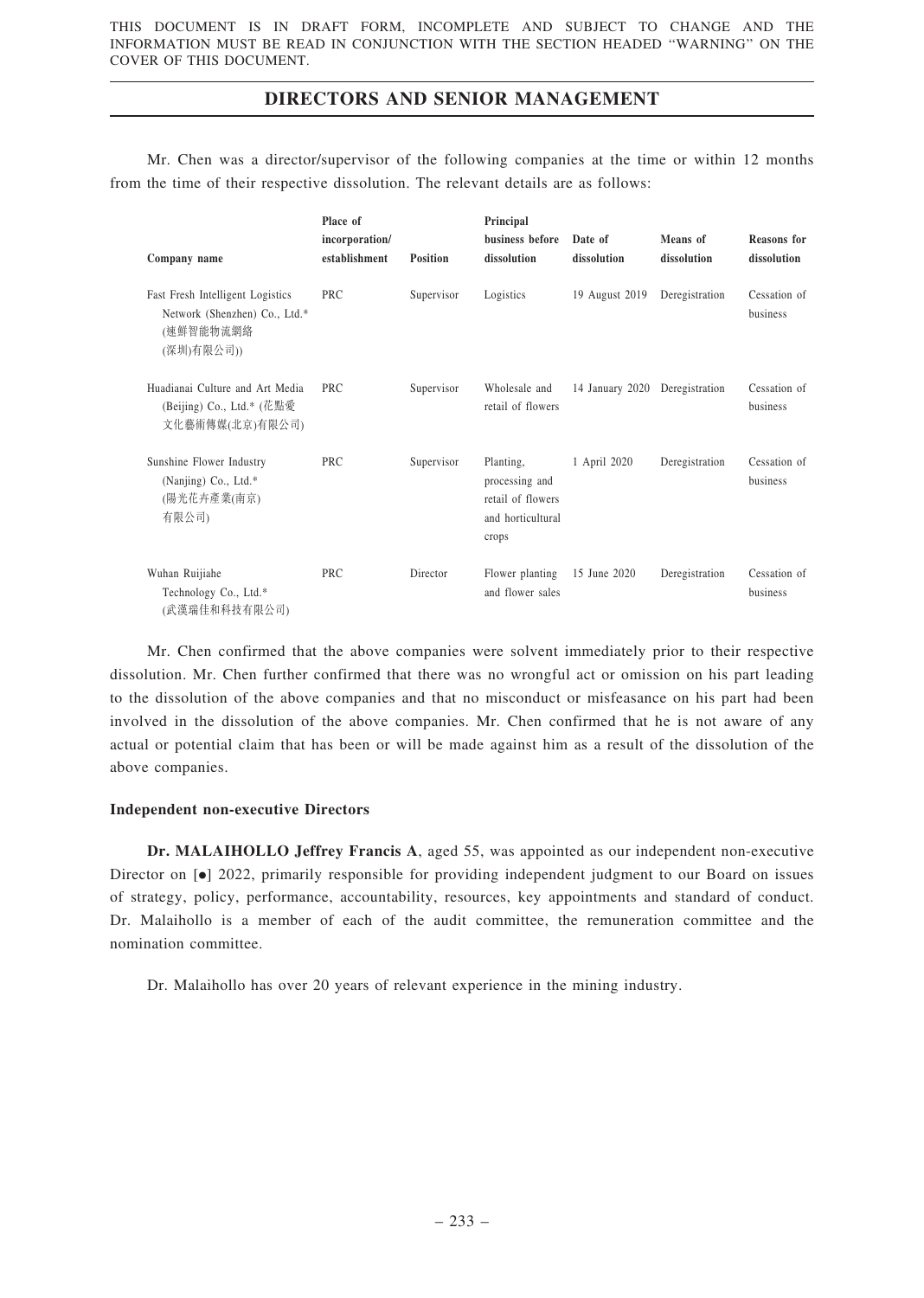| Period                               | <b>Company/Institution</b>                                                                                                                                                                                                                                                                                              | <b>Last position</b>                              | Roles and responsibilities                                                                                                                                                                                                                              |
|--------------------------------------|-------------------------------------------------------------------------------------------------------------------------------------------------------------------------------------------------------------------------------------------------------------------------------------------------------------------------|---------------------------------------------------|---------------------------------------------------------------------------------------------------------------------------------------------------------------------------------------------------------------------------------------------------------|
| From June 2000 to<br>August 2010     | Loeb Aron & Company Ltd, a<br>company principally engaged in<br>the provision of mining<br>consultancy and research services<br>and acted as a corporate finance<br>arranger.                                                                                                                                           | Director and head of<br>research                  | Primarily responsible for<br>management of the company and<br>research                                                                                                                                                                                  |
| From November 2004<br>to June $2012$ | Bullabulling Gold (UK) Limited<br>(formerly known as GGG<br>Resources Plc and Central China<br>Goldfields plc) (previously listed<br>on the London Stock Exchange and<br>Australian Securities Exchange,<br>stock symbols: GGG and GGB,<br>respectively), whose principal<br>businesses included mineral<br>exploration | Managing director and<br>director                 | Primarily responsible for running<br>and managing the company's<br>affairs, including exploration work,<br>fundraising, the secondary listing<br>of the company on the Australian<br>Securities Exchange and liaison<br>with its joint venture partners |
| From September 2011<br>to July 2012  | <b>Bullabulling Gold Limited</b><br>(previously listed on the London<br>Stock Exchange and Australian<br>Securities Exchange, stock<br>symbols: BBG and BAB,<br>respectively), whose principal<br>businesses included mineral<br>exploration                                                                            | Director                                          | Primarily responsible for<br>management of the company                                                                                                                                                                                                  |
| From October 2013 to<br>October 2016 | Cyprium Metals Limited (formerly<br>known as ARC Exploration<br>Limited) (listed on the Australian<br>Securities Exchange, stock symbol:<br>CYM), a company principally<br>engaged in mineral exploration in<br>Australia and Indonesia                                                                                 | Managing director and<br>chief executive director | Primarily responsible for managing<br>the company's affairs, which<br>included budgeting, planning and<br>executing exploration work,<br>fundraising and marketing and<br>liaising with its joint venture<br>partners                                   |
| Since July 2016                      | Copper Lake Resources Ltd. (listed Non-executive director<br>on the TSX Venture Exchange and<br>Frankfurt Stock Exchange, stock<br>symbols: CPL and WOI,<br>respectively), a company<br>principally engaged in exploration<br>of gold and base metals in Ontario,<br>Canada                                             |                                                   | Primarily responsible for planning,<br>directing and controlling the<br>activities of the company                                                                                                                                                       |

The following table sets forth the key working experience of Dr. Malaihollo: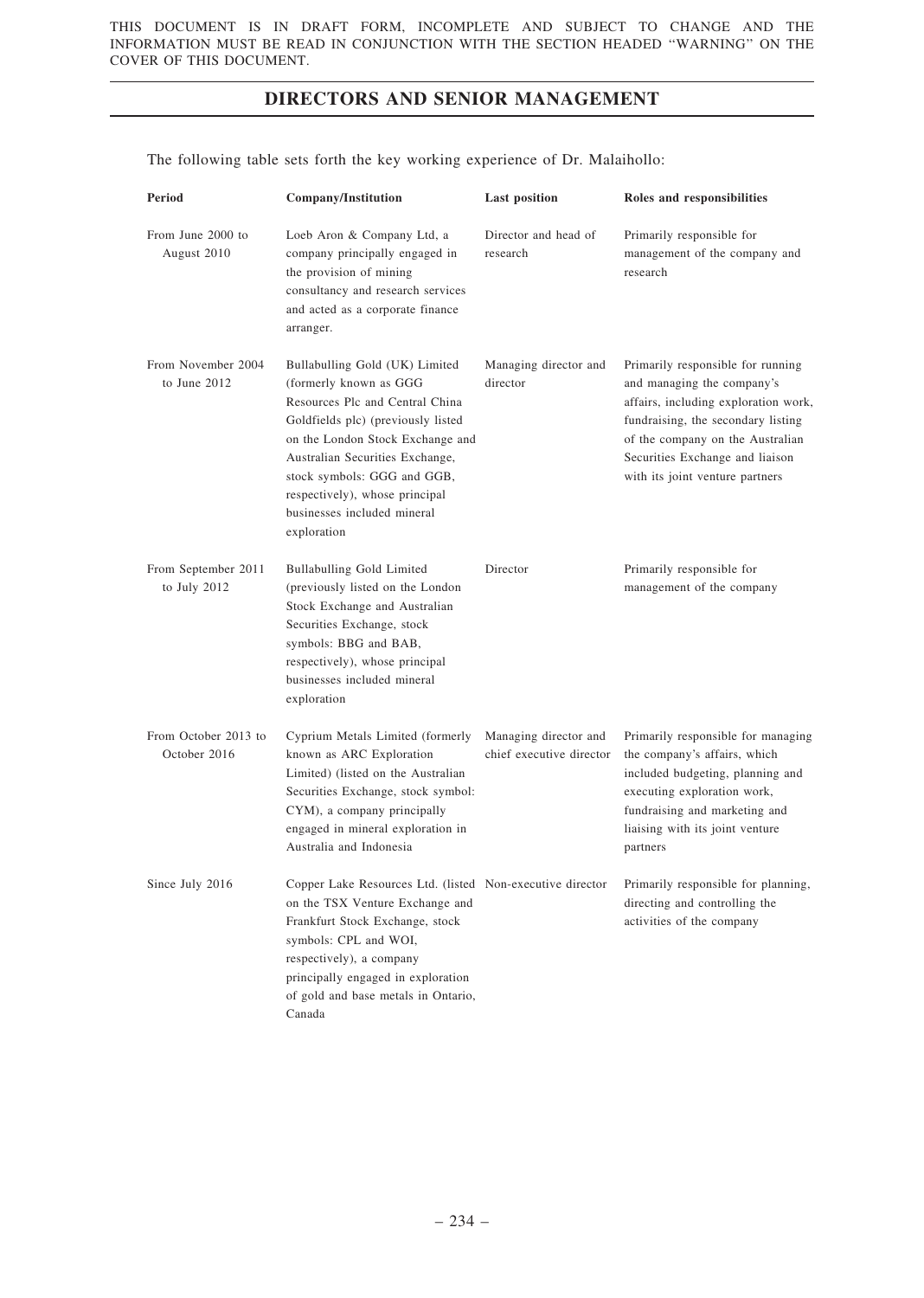| Period               | Company/Institution                                                                                                                                                                                                                                                             | <b>Last position</b> | Roles and responsibilities                                                                     |
|----------------------|---------------------------------------------------------------------------------------------------------------------------------------------------------------------------------------------------------------------------------------------------------------------------------|----------------------|------------------------------------------------------------------------------------------------|
| Since September 2016 | Edenville Energy plc (listed on the Non-executive chairman Primarily responsible for planning<br>London Stock Exchange, stock<br>symbol: EDL), a company<br>principally engaged in the<br>exploration and development of<br>energy commodities,<br>predominantly coal in Africa |                      | and directing the company's<br>strategic direction and overseeing<br>management of the company |

Dr. Malaihollo obtained a bachelor's degree in arts with a major in geological sciences from University of California, Santa Barbara in July 1987 and a doctor of philosophy degree from the University of London in December 1993. He is currently a fellow of each of the Australasian Institute of Mining and Metallurgy (FAusIMM) and Geological Society of London, a member of each of the Geological Society of America and the Association of Mining Analysts.

Save for the current directorships disclosed above, Dr. Malaihollo does not have any current or past directorships in any listed companies in the last three years.

Dr. Malaihollo was a director of the following companies at the time or within 12 months from the time of their respective dissolution. The relevant details are as follows:

| Company name                                                                                    | Place of<br>incorporation/<br>establishment | Principal<br>business before Date of<br>dissolution | dissolution                               | Means of<br>dissolution  | <b>Reasons</b> for<br>dissolution |
|-------------------------------------------------------------------------------------------------|---------------------------------------------|-----------------------------------------------------|-------------------------------------------|--------------------------|-----------------------------------|
| International Islamic<br>Christian Organisation<br>for Reconciliation and<br>Reconstruction Ltd | United<br>Kingdom                           | Charity                                             | 15 January 2008 Voluntary                 | dissolution              | Cessation of<br>operation         |
| Central China Goldfields<br>Limited                                                             | United<br>Kingdom                           | Mining of gold<br>and other<br>minerals             | 6 November<br>2012                        | Voluntary<br>dissolution | Cessation of<br>business          |
| Marshall Lake Mining<br>Limited (formerly<br>known as Eyeconomy<br>Holdings Plc)                | United<br>Kingdom                           | non-ferrous<br>metal ores                           | Mining of other 1 February 2018 Voluntary | dissolution              | Cessation of<br>business          |
| Basudara Maluku Ltd                                                                             | United<br>Kingdom                           | Other education 17 March 2020                       |                                           | Voluntary<br>dissolution | Cessation of<br>business          |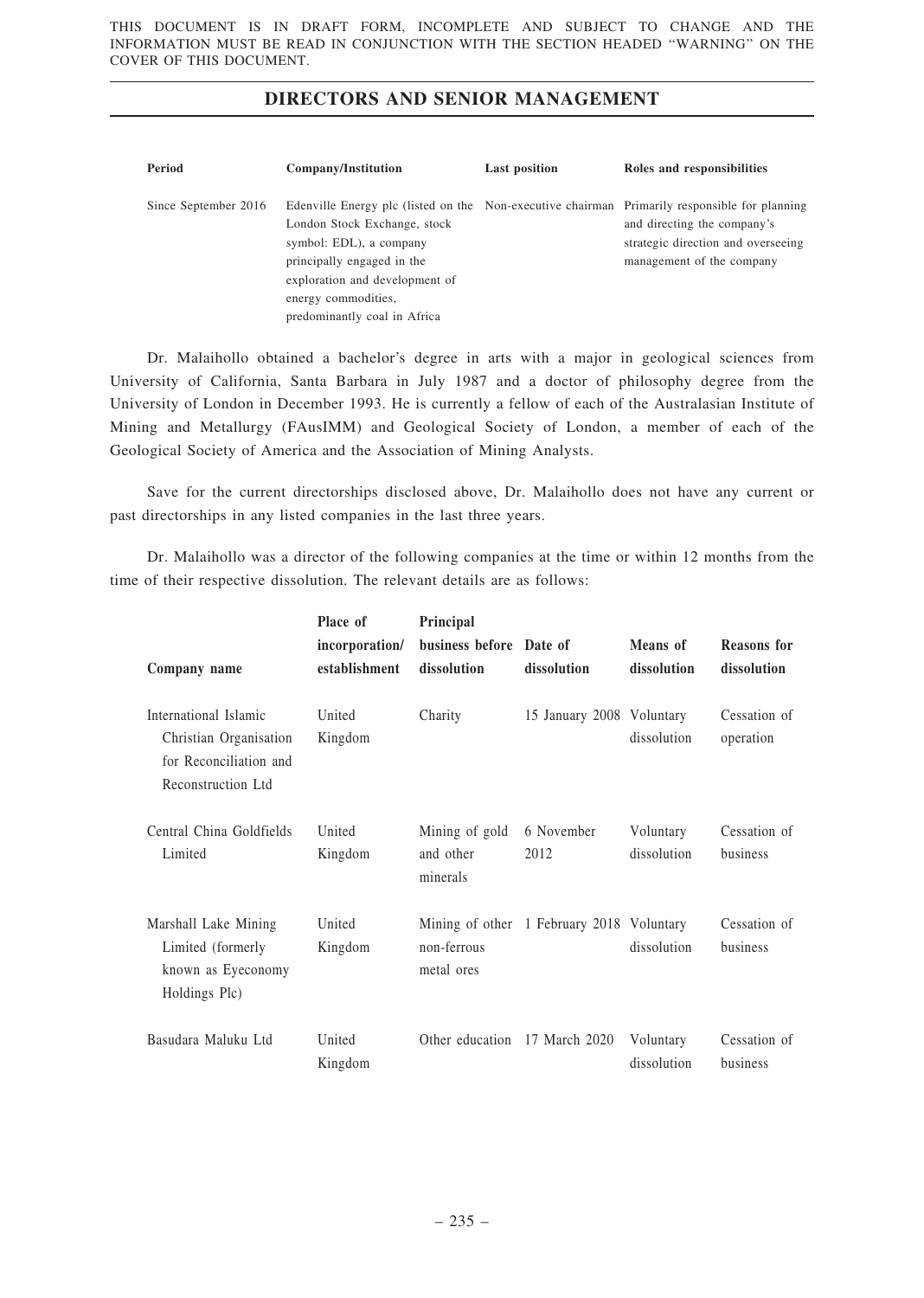|                         | Place of          | Principal                                                           |                      |                          |                          |
|-------------------------|-------------------|---------------------------------------------------------------------|----------------------|--------------------------|--------------------------|
|                         | incorporation/    | business before Date of                                             |                      | Means of                 | <b>Reasons</b> for       |
| Company name            | establishment     | dissolution                                                         | dissolution          | dissolution              | dissolution              |
| Banda Resources Ltd     | United<br>Kingdom | Other<br>professional,<br>scientific and<br>technical<br>activities | 7 April 2020         | Voluntary<br>dissolution | Cessation of<br>business |
| Saparua Investments Ltd | United<br>Kingdom | Other<br>professional,<br>scientific and<br>technical<br>activities | 22 September<br>2020 | Voluntary<br>dissolution | Cessation of<br>business |

Dr. Malaihollo confirmed that the above companies were solvent immediately prior to their respective dissolution. Dr. Malaihollo further confirmed that there was no wrongful act or omission on his part leading to the dissolution of the above companies and that no misconduct or misfeasance on his part had been involved in the dissolution of the above companies. Dr. Malaihollo confirmed that he is not aware of any actual or potential claim that has been or will be made against him as a result of the dissolution of the above companies.

Mr. CHAN Ngai Fan (陳毅奮先生), aged 42, was appointed as our independent non-executive Director on [ $\bullet$ ] 2022, primarily responsible for providing independent judgment to our Board on issues of strategy, policy, performance, accountability, resources, key appointments and standards of conduct. Mr. Chan is the chairman of the audit committee and a member of each of the remuneration committee and the nomination committee.

Mr. Chan has over 15 years of experience in auditing, accounting and financial management.

| Period                               | Company/Institution                                                                                                                               | <b>Last position</b> | Roles and responsibilities                                                                                                             |
|--------------------------------------|---------------------------------------------------------------------------------------------------------------------------------------------------|----------------------|----------------------------------------------------------------------------------------------------------------------------------------|
| From November 2004 to<br>June $2006$ | New Universe Holdings Limited, a<br>company principally engaged in<br>investment holding                                                          | Assistant accountant | Primarily responsible for the overall<br>accounting operations                                                                         |
| From June 2006 to July<br>2007       | Oriental Resource Enterprises Limited, Assistant accountant<br>a company principally engaged in<br>corporate services and bookkeeping<br>services |                      | Primarily responsible for accounting,<br>taxation, company secretarial matters.<br>trading documentation and other<br>related services |

The following table sets forth the key working experience of Mr. Chan: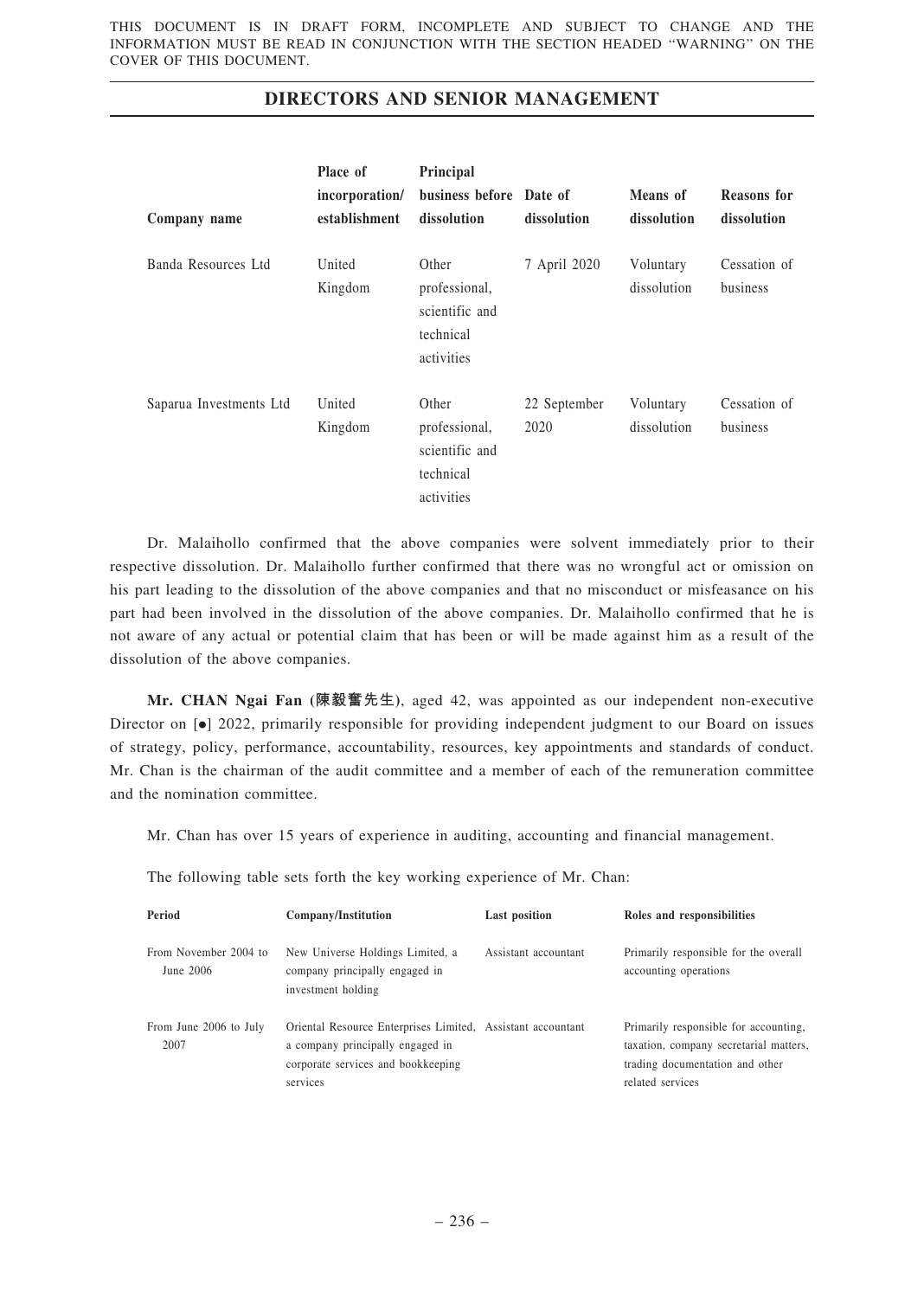| Period                                | <b>Company/Institution</b>                                                                                                                                                                                                                                                       | <b>Last position</b>                                                                                                                                                                          | Roles and responsibilities                                                                             |
|---------------------------------------|----------------------------------------------------------------------------------------------------------------------------------------------------------------------------------------------------------------------------------------------------------------------------------|-----------------------------------------------------------------------------------------------------------------------------------------------------------------------------------------------|--------------------------------------------------------------------------------------------------------|
| From August 2007 to<br>February 2011  | JBPP & Company (formerly known as Assistant manager -<br>Grant-Thornton and later merged with<br>BDO Limited), a company principally<br>engaged in providing audit and<br>assurance, tax and advisory services                                                                   | Assurance                                                                                                                                                                                     | Primarily responsible for audit<br>services                                                            |
| From March 2011 to<br>April 2015      | Naigai Mining (China) Company<br>Limited* (內外礦業(中國)有限公司),<br>a company principally engaged in<br>exploitation and sales of stone in the<br><b>PRC</b>                                                                                                                            | Financial controller                                                                                                                                                                          | Primarily responsible for financial<br>reporting and other financial matters                           |
| From May 2015 to April<br>2018        | KPa-BM Holdings Limited (listed on<br>the Stock Exchange, stock code:<br>2663.HK), which is principally<br>engaged in the building construction<br>businesses                                                                                                                    | Financial controller                                                                                                                                                                          | Primarily responsible for the financial<br>reporting, treasury and financial<br>control matters        |
| From August 2017 to<br>September 2018 | Sino Vision Worldwide Holdings<br>Limited (formerly known as DX.com<br>Holdings Limited) ("Sino Vision")<br>(listed on the Stock Exchange, stock<br>code: 8086.HK), which is principally<br>engaged in the e-commerce business<br>and the provision of online sales<br>platforms | director                                                                                                                                                                                      | Independent non-executive Primarily responsible for providing<br>independent judgment to the board     |
| From September 2016 to<br>March 2019  | Shenzhen Mingwah Aohan High<br>Technology Corporation Limited<br>(listed on the Stock Exchange, stock<br>code: 8301.HK), which is mainly<br>engaged in the development and<br>trading of intelligent cards and related<br>equipment in the PRC                                   | Executive director and<br>chief financial officer<br>(April 2018 to January<br>2019) and Non-executive<br>director<br>(September 2016 to April<br>2018; and January 2019<br>to March $2019$ ) | Primarily responsible for managing<br>the company's overall affairs                                    |
| From January 2019 to<br>May 2019      | Sino Vision                                                                                                                                                                                                                                                                      | Company secretary                                                                                                                                                                             | Primarily responsible for the company<br>secretarial matter                                            |
| From May 2019 to April<br>2020        | Heysea Yachts Holdings Company<br>Limited, a company principally<br>engaged in manufacture of yachts in<br>the mid-to-large range                                                                                                                                                | company secretary                                                                                                                                                                             | Chief financial officer and Primarily responsible for overseeing<br>finance and accounts operations    |
| January 2019 present                  | Centenary United Holdings Limited<br>(listed on the Stock Exchange, stock<br>code: 1959.HK), a company which is<br>mainly engaged as an integrated auto<br>service provider in Guangdong<br>Province, the PRC                                                                    | Joint company secretary                                                                                                                                                                       | Primarily responsible for the company<br>secretarial matters and coordination of<br>investor relations |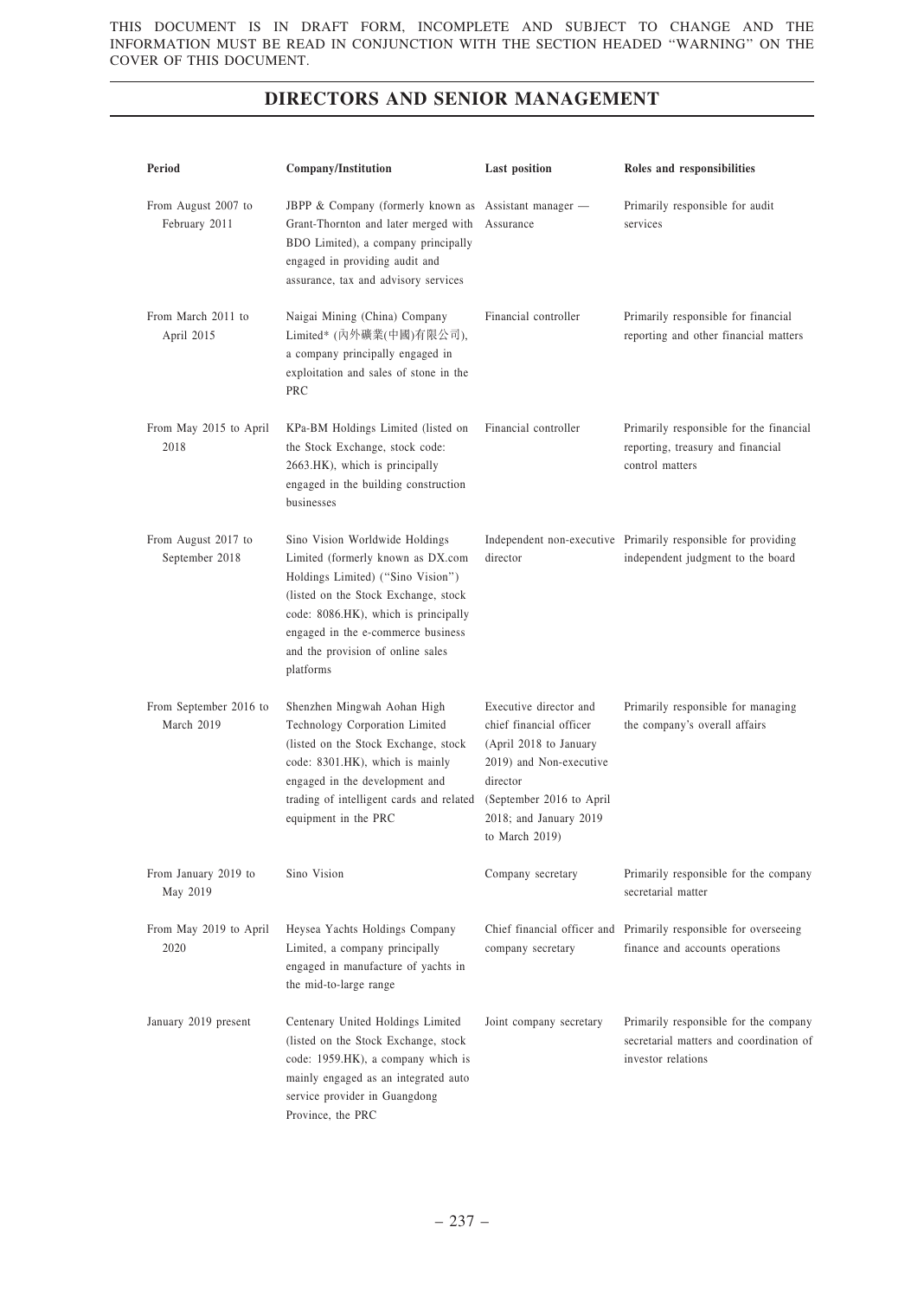| Period                  | Company/Institution                                                                                                                                                                                             | Last position | Roles and responsibilities                                                                         |
|-------------------------|-----------------------------------------------------------------------------------------------------------------------------------------------------------------------------------------------------------------|---------------|----------------------------------------------------------------------------------------------------|
|                         | September 2019 to present Sanxun Holdings Group Limited<br>(listed on the Stock Exchange, stock)<br>code: 6611.HK), which is mainly<br>engaged in real estate development in<br>the PRC                         | director      | Independent non-executive Primarily responsible for providing<br>independent judgment to the board |
| July 2020 to present    | Leader Education Limited (listed on<br>the Stock Exchange, stock code:<br>1449.HK), which is mainly engaged in<br>as a private formal higher education<br>service provider in Heilongjiang<br>Province, the PRC | director      | Independent non-executive Primarily responsible for providing<br>independent judgment to the board |
| January 2022 to present | Capital Finance Holdings Limited<br>(listed on the Stock Exchange, stock<br>code: 8239.HK), which is mainly<br>engaged in in the provision of short-<br>term financing services in the PRC<br>and Hong Kong     | director      | Independent non-executive Primarily responsible for providing<br>independent judgment to the board |
| March 2022 to present   | Contel Technology Company Limited<br>(listed on the Stock Exchange, stock<br>code: 1912.HK), which is mainly<br>engaged in sourcing and sale of<br>integrated circuit products and<br>solutions                 | director      | Independent non-executive Primarily responsible for providing<br>independent judgment to the board |

Mr. Chan obtained a higher diploma in accountancy, a bachelor of arts degree in accountancy and a master of corporate governance degree from The Hong Kong Polytechnic University in December 2006, December 2007 and October 2013, respectively.

Mr. Chan was admitted as a certified public accountant of the Hong Kong Institute of Certified Public Accountants in February 2011 and is currently registered as a certified public accountant (practising). Mr. Chan was admitted to graduateship of The Institute of Chartered Secretaries & Administrators in December 2016 and was admitted associate of The Hong Kong Institute of Chartered Secretaries in November 2019.

Saved as disclosed above, Mr. Chan does not have any current or past directorships in any listed companies in the last three years.

Dr. ZENG Ming (曾鳴先生), aged 64, was appointed as our independent non-executive Director on [.] 2022, primarily responsible for providing independent judgment to our Board on issues of strategy, policy, performance, accountability, resources, key appointments and standards of conduct. Dr. Zeng is the chairman of the remuneration committee and a member of each of the audit committee and the nomination committee.

Dr. Zeng has over 39 years of experience in mineral processing, coal upgrading and coal preparation.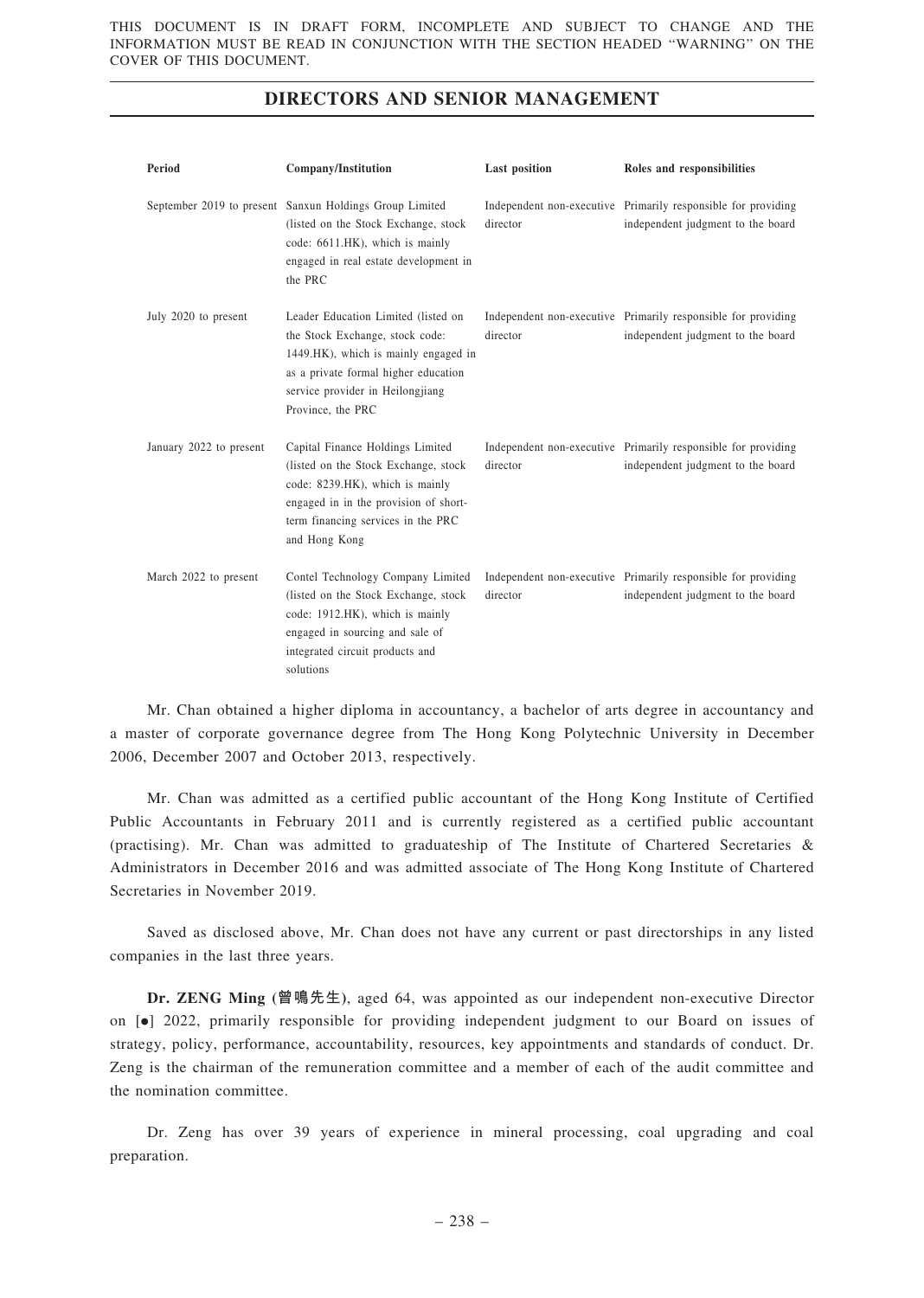| Period                               | Company/Institution                                                                                                                                                                                      | <b>Last position</b>                                 | Roles and responsibilities                         |
|--------------------------------------|----------------------------------------------------------------------------------------------------------------------------------------------------------------------------------------------------------|------------------------------------------------------|----------------------------------------------------|
| From February 1982 to<br>August 1985 | Bluestar Lehigh Engineering Institute<br>Co., Ltd.* (中藍連海設計研究院有限<br>公司) (formerly known as Chemical<br>Mines Design and Research Institute<br>of the Ministry of Chemical Industry*<br>(化學工業部化工礦山設計研究院)) | Assistant<br>engineer                                | Primarily responsible for design of<br>mines       |
| Since July 1988                      | China University of Mining &<br>$Technology - Beijing$                                                                                                                                                   | Professor of<br>mineral<br>processing<br>engineering | Primarily responsible for teaching and<br>research |

The following table sets forth the key working experience of Dr. Zeng:

Dr. Zeng obtained a bachelor's degree in coal mining machinery from Chongqing University in December 1982, a master's degree in mining machinery and a doctor of philosophy degree in mineral processing engineering from China University of Mining & Technology — Beijing in July 1988 and June 2000, respectively. Dr. Zeng qualified as a senior engineer in the PRC in August 1998.

Dr. Zeng does not have any current or past directorships in any listed companies in the last three years.

#### Disclosure required under Rule 13.51(2) of the Listing Rules

Save as disclosed above and elsewhere in this document, each of our Directors and senior management confirms with respect to himself that, as at the Latest Practicable Date: (i) he did not hold directorships in the last three years in other public companies the securities of which are listed on any securities market in Hong Kong or overseas; (ii) he is independent from and not related to any of our Directors, members of senior management, substantial Shareholders or Controlling Shareholder; (iii) he does not have any interest in the Shares within the meaning of Part XV of the SFO; (iv) there is no other information that needs to be disclosed pursuant to Rule 13.51(2) of the Listing Rules; and (v) to the best knowledge, information and belief of our Directors having made all reasonable enquiries, there are no other matters with respect to the appointment of our Directors that need to be brought to the attention of our Shareholders as at the Latest Practicable Date.

None of our Directors have any interests in any business apart from the business of our Group which competes or is likely to compete, either directly or indirectly, with business of our Group. Please refer to the paragraph headed '' Statutory and general information — C. Further information about our Directors, senior management and substantial Shareholders'' in Appendix V to this document for further information about our Directors, including details of the interest of our Directors in the shares, underlying shares or debentures of our Company or our associated corporation (within the meaning of Part XV of the SFO) and particulars of their respective service contract or letter of appointment and remuneration.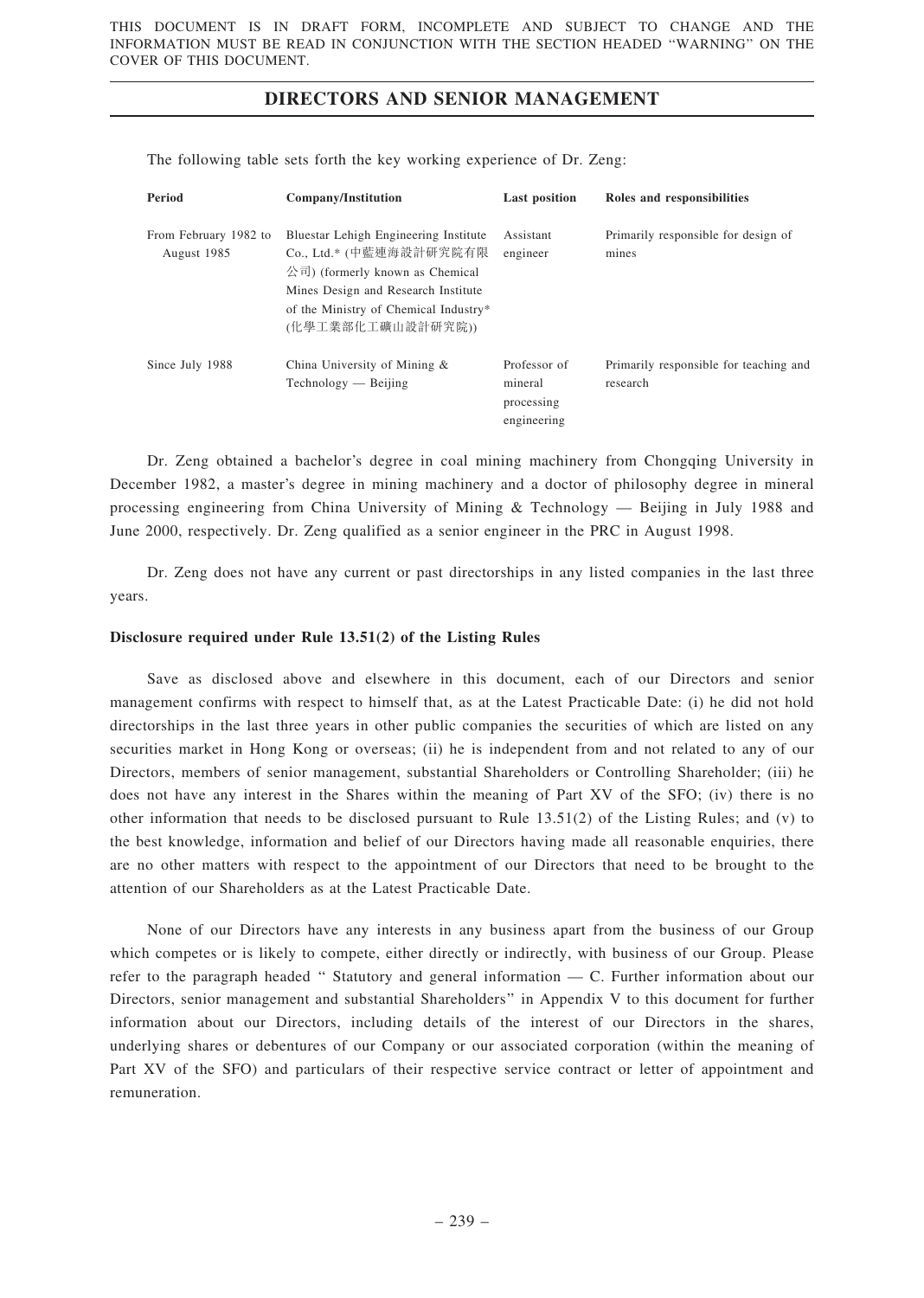### SENIOR MANAGEMENT

Mr. XU Zhaotong (徐兆彤先生), aged 61, joined our Group as the head of investment and investors relationship on 1 July 2020. Mr. Xu is responsible for merger and acquisition and maintaining investors relationship of our Company. He has over 20 years of experience in investment banking.

The following table shows the key working experience of Mr. Xu:

| Period                              | Company/Institution                                                                                                                               | <b>Last position</b>                                           | Roles and responsibilities                                                                                                                                                     |
|-------------------------------------|---------------------------------------------------------------------------------------------------------------------------------------------------|----------------------------------------------------------------|--------------------------------------------------------------------------------------------------------------------------------------------------------------------------------|
| From March 1998 to<br>November 2010 | China International Capital<br>Corporation Limited, whose principal<br>businesses included investment<br>banking services                         | Executive<br>director of its<br>investment<br>banking division | Mainly in charge of metals and mining<br>and power and utilities customers                                                                                                     |
| April 2013                          | From December 2010 to Morgan Stanley Asia Limited, whose<br>principal businesses included<br>investment banking services                          | Managing<br>director of its<br>investment<br>banking division  | Mainly in charge of nurturing client<br>relationships and soliciting<br>transactions                                                                                           |
| From November 2013<br>to May $2016$ | National Australia Bank Limited                                                                                                                   | Director in its<br>institutional<br>banking division           | Mainly in charge of its institutional<br>banking business                                                                                                                      |
| From May 2017 to<br>May 2021        | Rivercity Investment Management<br>(Wuhan) Company Limited* (瑞江投<br>資管理(武漢)有限公司) a company<br>principally engaged in private equity<br>investment | Vice chairman                                                  | Primarily responsible for strategic<br>planning, key client coverage and<br>investment decision making in the<br>capacity of a member of the<br>company's investment committee |

Mr. Xu obtained a bachelor's degree in arts and a master's degree in arts from Peking University in July 1983 and July 1986, respectively. He also obtained a master's degree in business administration from Washington State University in December 1992.

Mr. Xu does not have any current or past directorships in any listed companies in the last three years.

Mr. HUANG Yong (黃勇先生), aged 64, joined Majestic Gold as an on-site consultant at Yantai Zhongjia in December 2014 and has since been responsible to bring in latest technology to improve mining efficiency at our Songjiagou Open-Pit Mine and Songjiagou Underground Mine. He joined our Group as the head of mine operations on 1 August 2020 and is primarily responsible for overall management for exploration and mining operation.

Mr. Huang has over 40 years' experience in mine design, mining and consulting.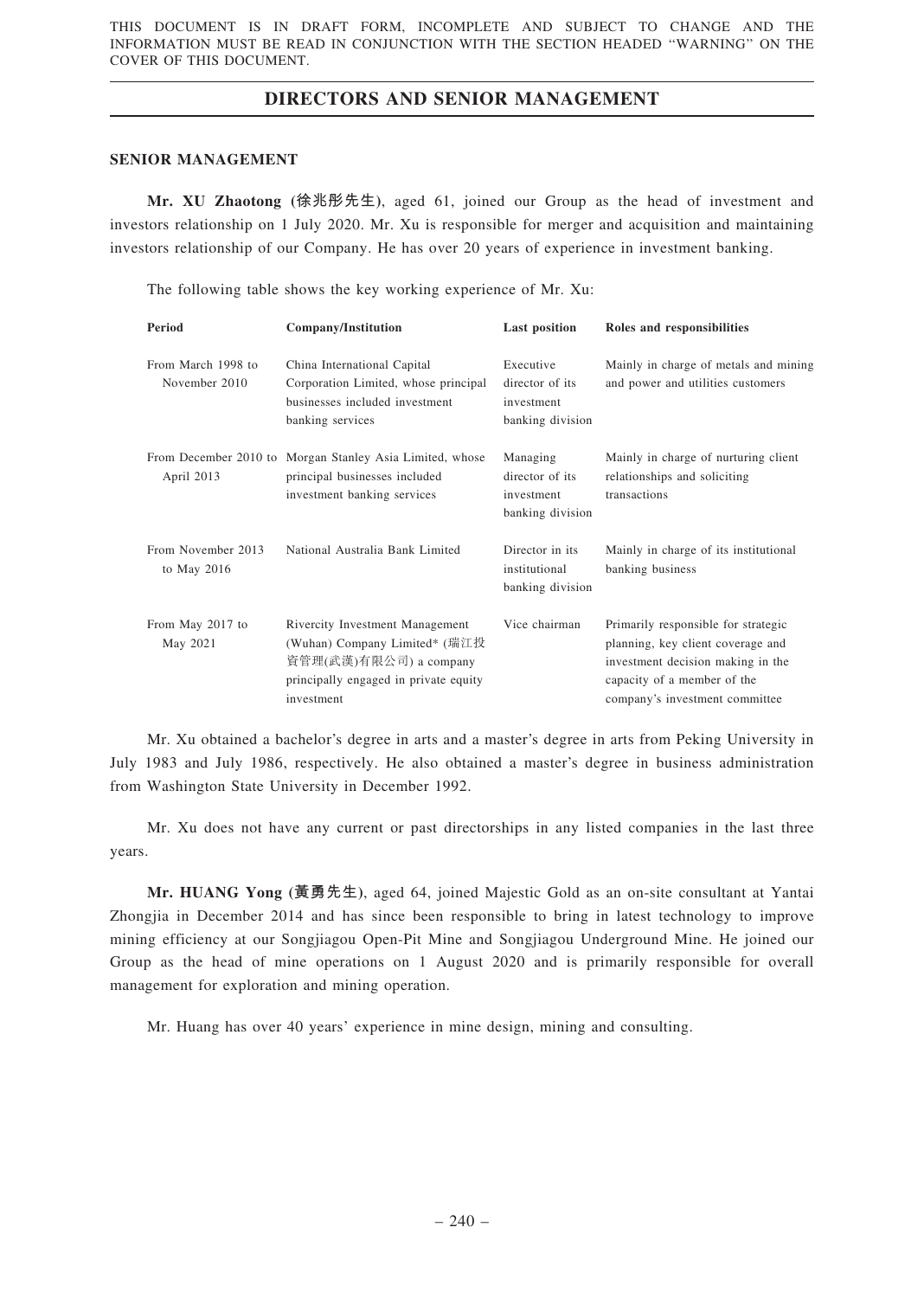The following table shows the key working experience of Mr. Huang:

| Period                                  | <b>Entity</b>                                                                                                                              | <b>Last position</b>                                                                  | Roles and responsibilities                                                                     |
|-----------------------------------------|--------------------------------------------------------------------------------------------------------------------------------------------|---------------------------------------------------------------------------------------|------------------------------------------------------------------------------------------------|
| From January 1982 to<br>November 1994   | Dexing Copper Mine (德興銅礦),<br>Jiangxi                                                                                                      | Engineer                                                                              | Primarily responsible for ore body<br>modelling                                                |
| From February 1996 to<br>September 1998 | Dexing Copper Mine, Jiangxi                                                                                                                | Deputy chief engineer                                                                 | Primarily responsible for surface<br>mining information system                                 |
| From October 1998 to<br>February 2001   | Jiangxi Copper Corporation<br>Limited, a company principally<br>engaged in copper mining business                                          | Deputy chief engineer                                                                 | Primarily responsible for surface<br>mining information system                                 |
| August 2007                             | From December 2002 to Jiangxi University of Science and<br>Technology (formerly known as<br>Southern Institute of Metallurgy*<br>(南方冶金學院)) | Professor                                                                             | Primarily responsible for<br>researching on mining planning<br>systems and mine digitalisation |
| November 2014                           | From December 2007 to SRK Consulting China Ltd.                                                                                            | Principal consultant<br>(mining) and the<br>general manager of its<br>Nanchang office | Primarily responsible for mining<br>consulting                                                 |

Mr. Huang obtained a bachelor's degree in mining engineering from Central South University (formerly known as Central-South Institute of Mining and Metallurgy) in December 1981 and subsequently obtained a Diploma in Geostatistics from École Nationale Supérieure des Mines de Paris, France in April 1996. He was also a recipient of China Nonferrous Metals Industry Science and Technology Award (中國有色金屬工業科學技術獎) in February 2006. He was qualified as a mineral resources/reserves appraiser in the PRC by the Ministry of Land and Resources of the PRC in December 2002 and a member of the Australasian Institute of Mining & Metallurgy since February 2012. Mr. Huang was also appointed as the vice-chairman and member of the Information Academic Committee (Second Session) (信息學術委員會(第二屆)) of the Nonferrous Metals Society of China in September 2000.

Mr. Huang does not have any current or past directorships in any listed companies in the last three years.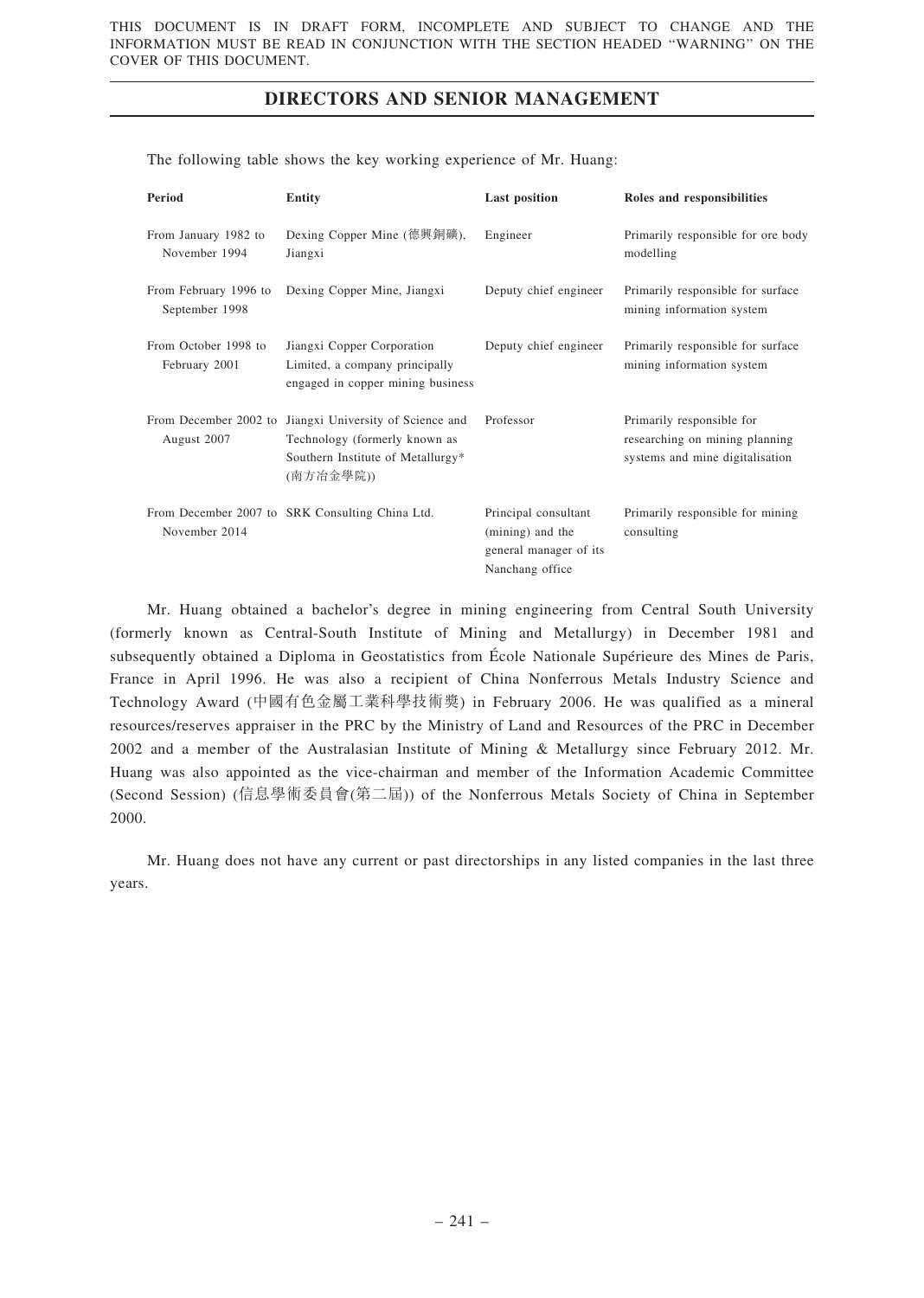Mr. Huang was a director and manager of the following companies at the time or within 12 months from the time of their respective dissolution. The relevant details are as follows:

|                        | Place of                        | <b>Principal</b>               |                        |                         |                            |
|------------------------|---------------------------------|--------------------------------|------------------------|-------------------------|----------------------------|
| Company name           | incorporation/<br>establishment | business before<br>dissolution | Date of<br>dissolution | Means of<br>dissolution | Reasons for<br>dissolution |
| Jiangxi Jinmai Taike   | PRC                             | Software and                   | 7 May 2018             | Deregistration          | Cessation of               |
| Technology Development |                                 | information                    |                        |                         | business                   |
| Co., Ltd.* (江西金邁泰      |                                 | technology                     |                        |                         |                            |
| 克科技發展有限公司)             |                                 |                                |                        |                         |                            |

Mr. Huang confirmed that the above company was solvent immediately prior to its dissolution. Mr. Huang further confirmed that there was no wrongful act or omission on his part leading to the dissolution of the above company and that no misconduct or misfeasance on his part had been involved in the dissolution of the above company. Mr. Huang confirmed that he is not aware of any actual or potential claim that has been or will be made against him as a result of the dissolution of the above company.

Mr. ZHOU Shufeng (周書鋒先生), aged 39, joined Yantai Zhongjia as a safety officer on 1 June 2016 and was appointed as head of safety in May 2017. He was subsequently promoted to safety director and assistant general manager in July 2020 and the chairman of the board of Yantai Zhongjia and general manager of Yantai Zhongjia in May 2021. Mr. Zhou is primarily responsible for the management of daily operation of Songjiagou Open-Pit Mine and Songjiagou Underground Mine.

Mr. Zhou has approximately 10 years of experience in the mining industry.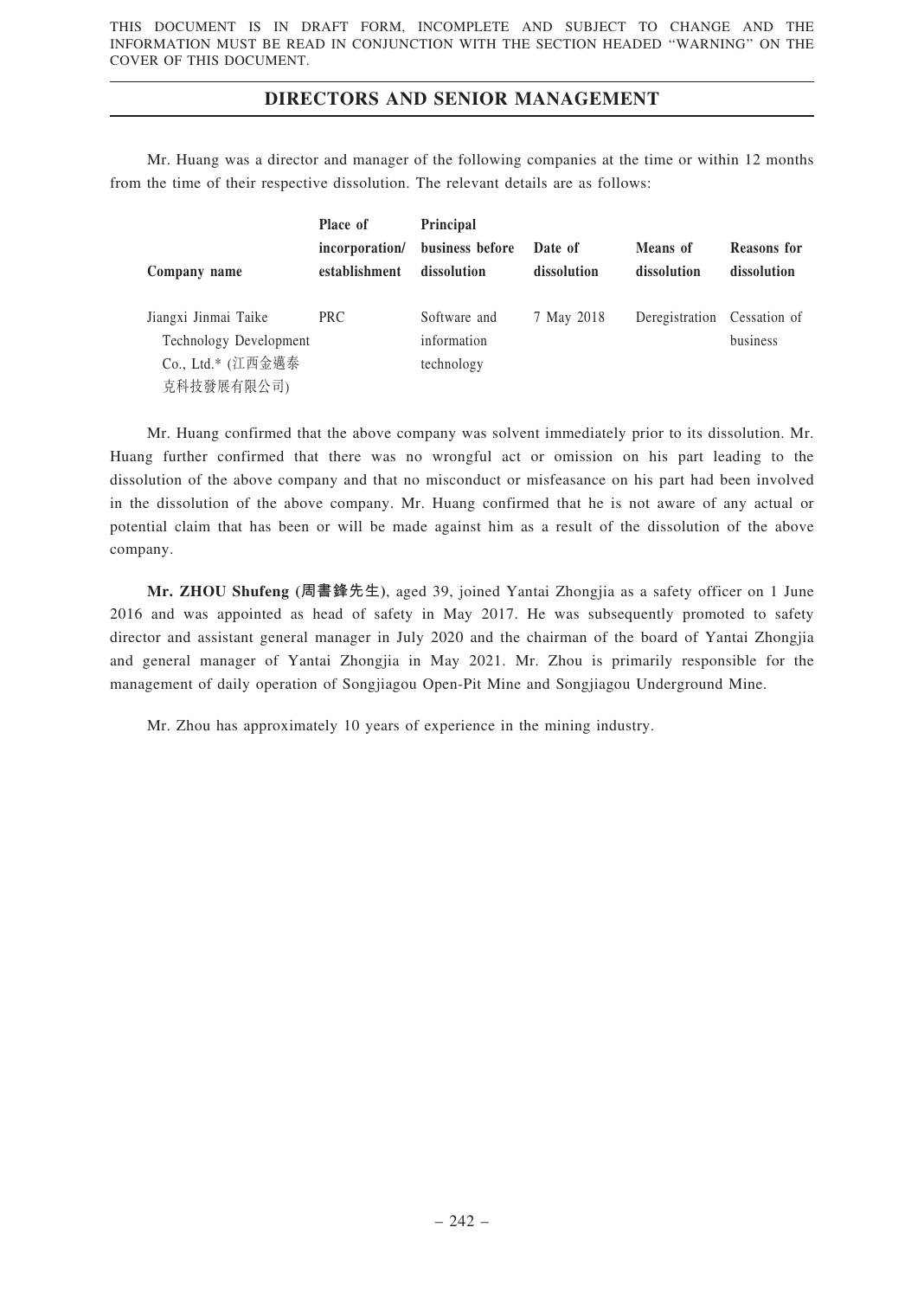| Period                             | Company/Institution                                                                                                                                                                                                      | <b>Last position</b>                   | <b>Roles and Responsibilities</b>                                      |
|------------------------------------|--------------------------------------------------------------------------------------------------------------------------------------------------------------------------------------------------------------------------|----------------------------------------|------------------------------------------------------------------------|
| From July 2005 to<br>December 2007 | Shandong Traffic Engineering<br>Supervision Consultation Co., Ltd (山<br>東省交通工程監理諮詢有限公司),<br>whose principal business included<br>construction management services                                                        | On-site<br>supervisor                  | Primarily in charge of project site<br>supervision and management      |
| From March 2008 to<br>April 2012   | Safety Production Supervision and<br>Administration Bureau of Laishan<br>District, Yantai City (煙台市萊山區安<br>全生產監督管理局), whose principal<br>work included supervising production<br>safety in Laishan District, Yantai City | Coordinator                            | Primarily responsible for production<br>safety                         |
| From April 2012 to<br>April 2016   | Yantai Jinma Mining Group Co., Ltd.<br>(煙台金馬礦業集團有限公司), whose<br>principal business included mining,<br>processing and building material<br>production                                                                    | of the Product<br>Safety<br>Department | Assistant director Primarily responsible for mine<br>production safety |

The following table sets forth the key working experience of Mr. Zhou:

Mr. Zhou obtained diploma in highway and road engineering from Ludong University(魯東大學) (formerly known as Yantai Teachers College (煙台師範學院)) in June 2005.

Mr. Zhou does not have any current or past directorships in any listed companies in the last three years.

Each of our Directors and senior management are independent from and not related to any of our Directors, Substantial Shareholders, or senior management of our Company as at the Latest Practicable Date.

### COMPANY SECRETARY

Mr. LO Cheuk Kwong Raymond serves as the company secretary of our Company. See the paragraph headed ''Board of Directors — Executive Directors'' in this section for further details of his biography.

### BOARD COMMITTEES

Our Board delegates certain responsibilities to various committees. In accordance with the Articles of Association and the Listing Rules, we have established the audit committee, remuneration committee and nomination committee.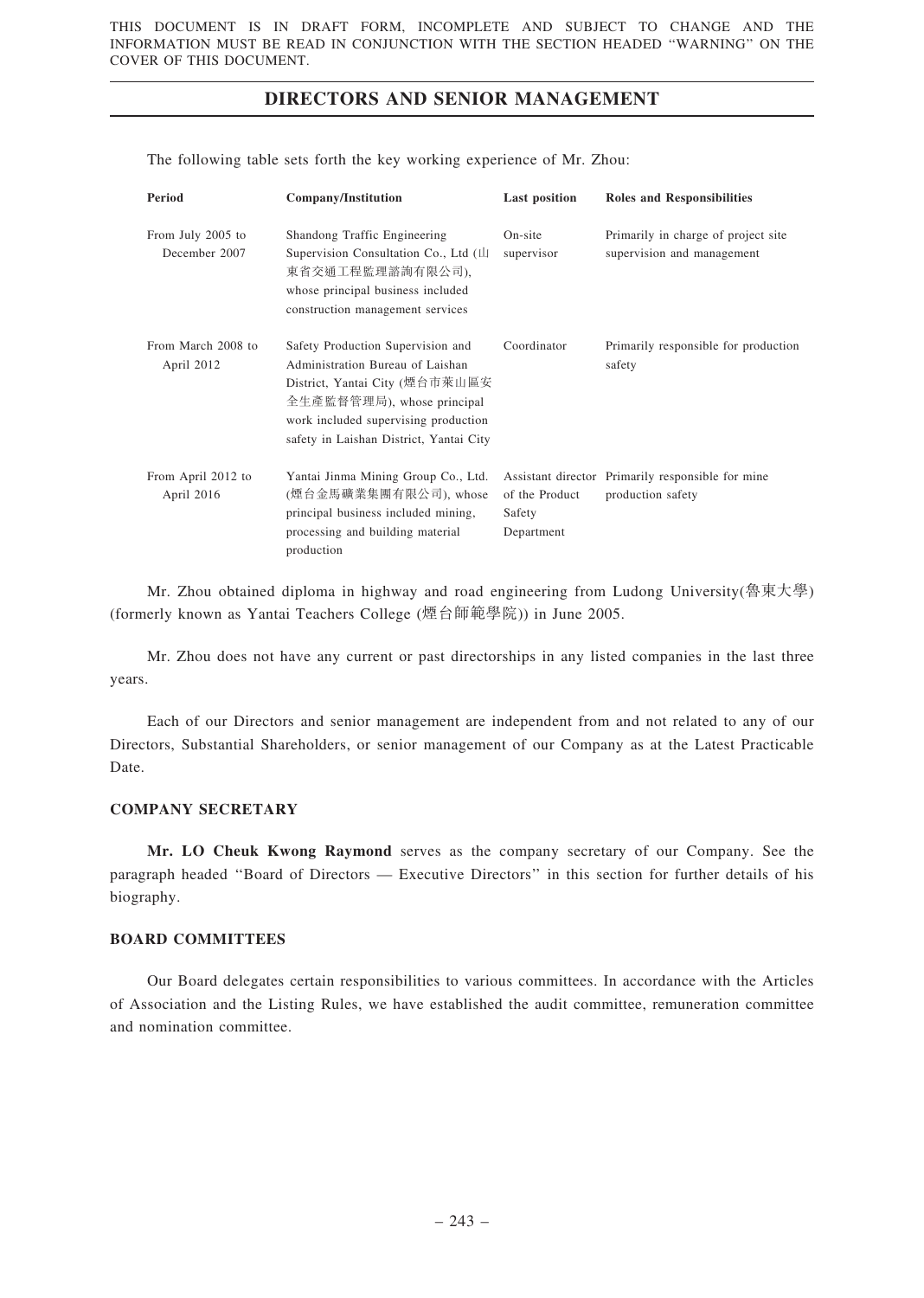### Audit committee

We have established an audit committee on  $\lceil \bullet \rceil$  2022 with written terms of reference in compliance with Rule 3.21 of the Listing Rules and paragraph C.3 of the Corporate Governance Code as set forth in Appendix 14 to the Listing Rules (''Corporate Governance Code''). The responsibilities of the audit committee are to supervise our internal control, financial information disclosure and financial reporting matters, which include but are not limited to:

- supervising the disclosure of our accounting information and other major issues, reviewing critical accounting policies and their implementation;
- . proposing the appointment, re-appointment or removal of our external auditors; reviewing and monitoring their independence and objectivity and the effectiveness of the audit process in accordance with applicable standards;
- . reviewing our financial statements and records; and
- . overseeing the audit process, internal control procedures and risk management system of our Company.

The audit committee consists of Mr. Chan Ngai Fan, Dr. Malaihollo Jeffrey Francis A and Dr. Zeng Ming. The chairman of the audit committee is Mr. Chan Ngai Fan, who holds the appropriate professional qualifications.

### Remuneration committee

We have established a remuneration committee on  $\bullet$  2022 with written terms of reference in compliance with Rule 3.25 of the Listing Rules and paragraph B.1 of the Corporate Governance Code as set forth in Appendix 14 to the Listing Rules. The responsibilities of our remuneration committee include, but are not limited to:

- . making recommendations to our Board on the overall policy and structure for remuneration of all our Directors and senior management and the establishment of a formal and transparent procedure for developing policy on such remuneration;
- . reviewing and approving the management's remuneration proposals with reference to our Board's corporate goals and objectives resolved by our Board from time to time; and
- . making recommendations to our Board on the terms of specific remuneration packages, bonuses and other forms of compensation payable to our Directors and senior management.

The remuneration committee consists of Dr. Zeng Ming, Dr. Malaihollo Jeffrey Francis A, Mr. Chan Ngai Fan and Dr. Shao Xuxin. The chairman of the Remuneration Committee is Dr. Zeng Ming.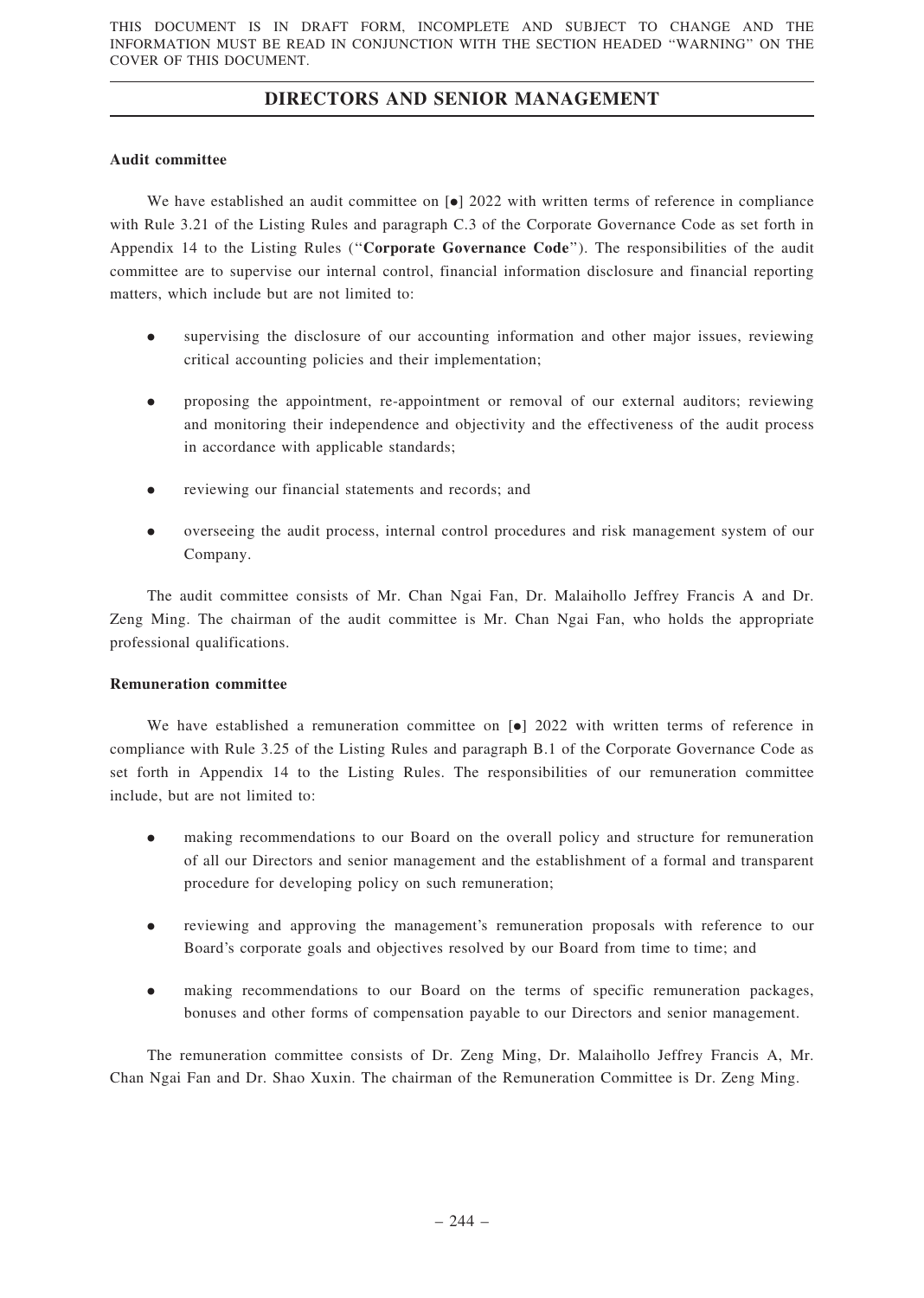### Nomination committee

We have established a nomination committee on  $\lceil \bullet \rceil$  2022 with written terms of reference in compliance with paragraph A.5 of the Corporate Governance Code as set forth in Appendix 14 to the Listing Rules. The responsibilities of our nomination committee include, but are not limited to:

- . reviewing the structure, size and composition of our Board;
- . making recommendations to our Board regarding candidates to fill vacancies in our Board and/or members of senior management team;
- assessing the independence of independent non-executive Directors;
- . reviewing the management's remuneration proposals to ensure none of our Directors determine their own remunerations; and
- . overseeing the process for evaluating the performance of our Board.

Besides, it is also the duty of our Nomination Committee to review our board diversity policy (the ''Board Diversity Policy''), which sets out the objective and approach to achieve and maintain diversity on our Board. We will ensure that the members of our Board have the appropriate balance of skills, experience and diversity of perspectives that are required to support our Group's business strategy. Pursuant to our Board Diversity Policy, we seek to achieve board diversity through consideration of various factors such as professional experience, skills, knowledge, gender, age, cultural and education background, ethnicity and length of service.

Our Board also aspires to having an appropriate proportion of directors who have direct experience in our Group's core markets, with different ethnic backgrounds, and reflecting our Group's strategy. Our Board comprises seven members, including four executive Directors and three independent nonexecutive Directors. Our Directors have a balanced mix of experiences, including in mining, management and strategic development, administration and human resources, accounting and finance. Our Board also has a relatively wide range of age, ranging from 42 to 64 years old. Furthermore, our Board has a good mix of new and experienced Directors. Our executive Directors possess valuable knowledge and insights of our Group's business, while the other four newly appointed independent nonexecutive Directors are expected to bring in fresh ideas and new perspectives to our Group as well and an element of independence. Our Company has reviewed the membership, structure and composition of our Board, and is of the opinion that the structure of our Board is reasonable, and the experience and skills of the Directors in various aspects and fields can enable our Company to maintain a high standard of operation.

Additionally, our Company will take opportunities to promote gender diversity at all levels of our Company, including but not limited to our Board and the senior management levels. In particular, our Board will appoint female director(s) to our Board after the [REDACTED]. Subject to our Board (i) being satisfied with the competence and experience of candidates and (ii) fulfilling Directors' fiduciary duties to act in the best interest of our Company and our Shareholders as a whole when assessing our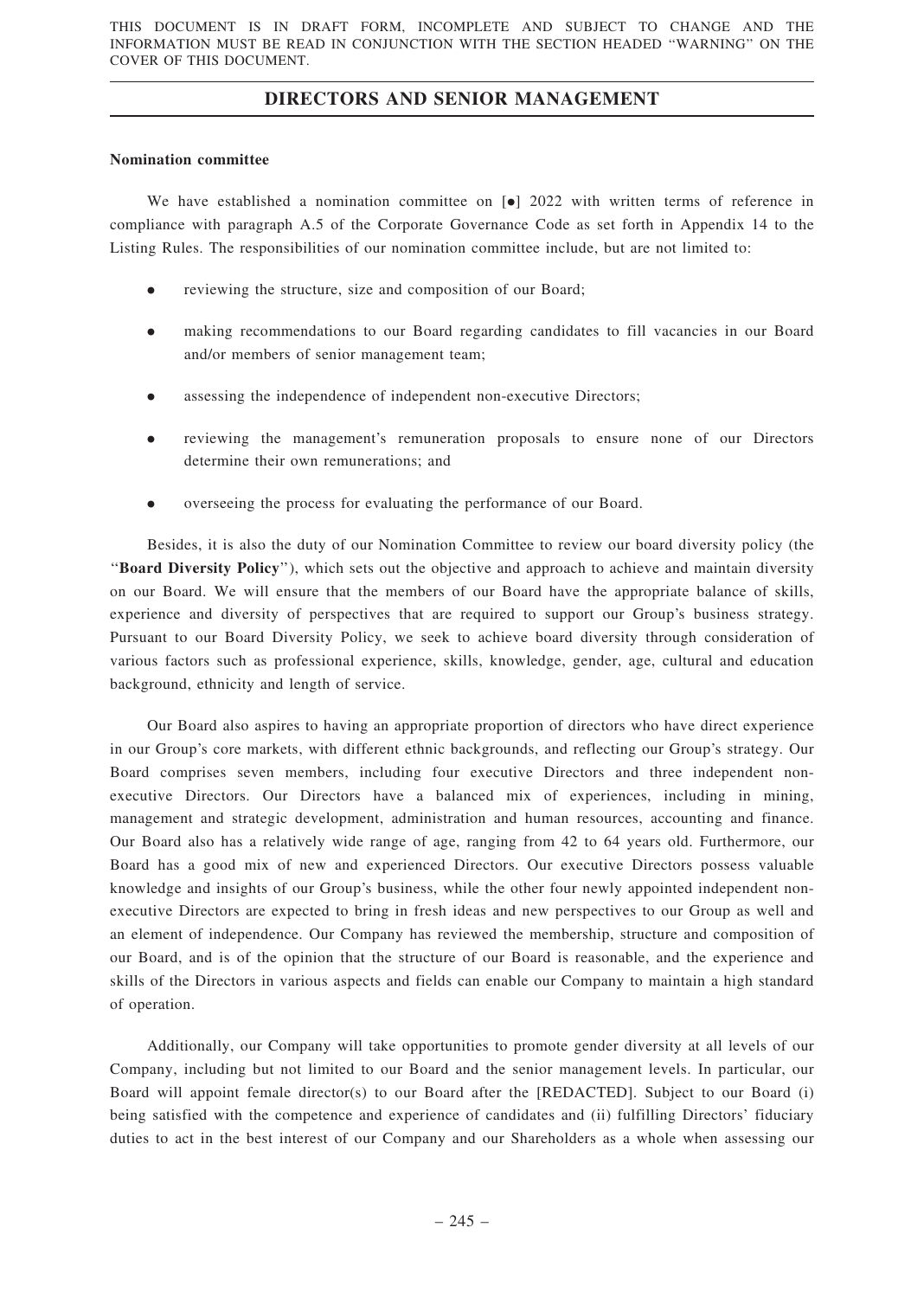Board's composition, our nomination committee will, before the effective date of the relevant applicable changes in the Listing Rules taking into account the applicable transition period, identify and recommend suitable female candidates to our Board for its consideration in respect of appointment of at least one female Director to help enhance gender diversity in accordance with stakeholders' expectations and recommended best practices. Prior to the effective date of the relevant applicable changes in the Listing Rules taking into account the applicable transition period, we plan to conduct interviews with candidates with diverse background and attributes. In particular, we will ensure that at least 30% to 50% of the interviewees be female candidates. We will also encourage our Board members to recommend female director candidates and take other actions to help achieve greater board diversity. We believe that such merit-based selection process with reference to our diversity policy and the nature of our business will be in the best interests of our Company and our Shareholders as a whole. We have also taken, and will continue to take steps to promote gender diversity at all levels of our Company (including, without limitation, the Board and senior management levels). Upon [REDACTED], our Group will allocate more resources in training our female staff with an aim to promoting them to the position of Director or senior management of our Company.

Our Nomination Committee is delegated to be responsible for compliance with the relevant code governing board diversity under the Corporate Governance Code and, after [REDACTED], will review our Board Diversity Policy from time to time to ensure its continued effectiveness. Our implementation of our Board Diversity Policy will be disclosed in our corporate governance report on an annual basis.

The nomination committee consists of Dr. Shao Xuxin, Dr. Malaihollo Jeffrey Francis A, Mr. Chan Ngai Fan and Dr. Zeng Ming. The chairman of the nomination committee is Dr. Shao Xuxin.

### REMUNERATION OF OUR DIRECTORS AND STAFF

Our Directors and members of our senior management receive compensation in the form of fees, salaries, allowances, benefits in kind, discretionary bonuses and defined contributions, and their respective remuneration is determined with reference to salaries paid by comparable companies, experience, responsibilities, workload, the time devoted to our Group, individual performance and the performance of our Group. Our Group also reimburses them for expenses which are necessarily and reasonably incurred for providing services to our Group or executing their functions in relation to the operations of our Group. Our Group regularly reviews and determines the remuneration packages of our Directors and senior management. After [REDACTED], the remuneration committee will assist our Board in reviewing and determining the remuneration packages.

For the three years ended 31 December 2021, the aggregate amount of salaries and other allowances, discretionary bonus, retirement scheme contributions, other social welfare and benefits in kind (if applicable) paid by our Group to our Directors amounted to approximately RMB0.9 million, RMB2.0 million and RMB1.7 million, respectively. The remuneration and benefits in kind (if applicable) received by the five highest-paid individuals (including our Directors) for the three years ended 31 December 2021 was approximately RMB2.5 million, RMB2.6 million and RMB2.5 million, respectively.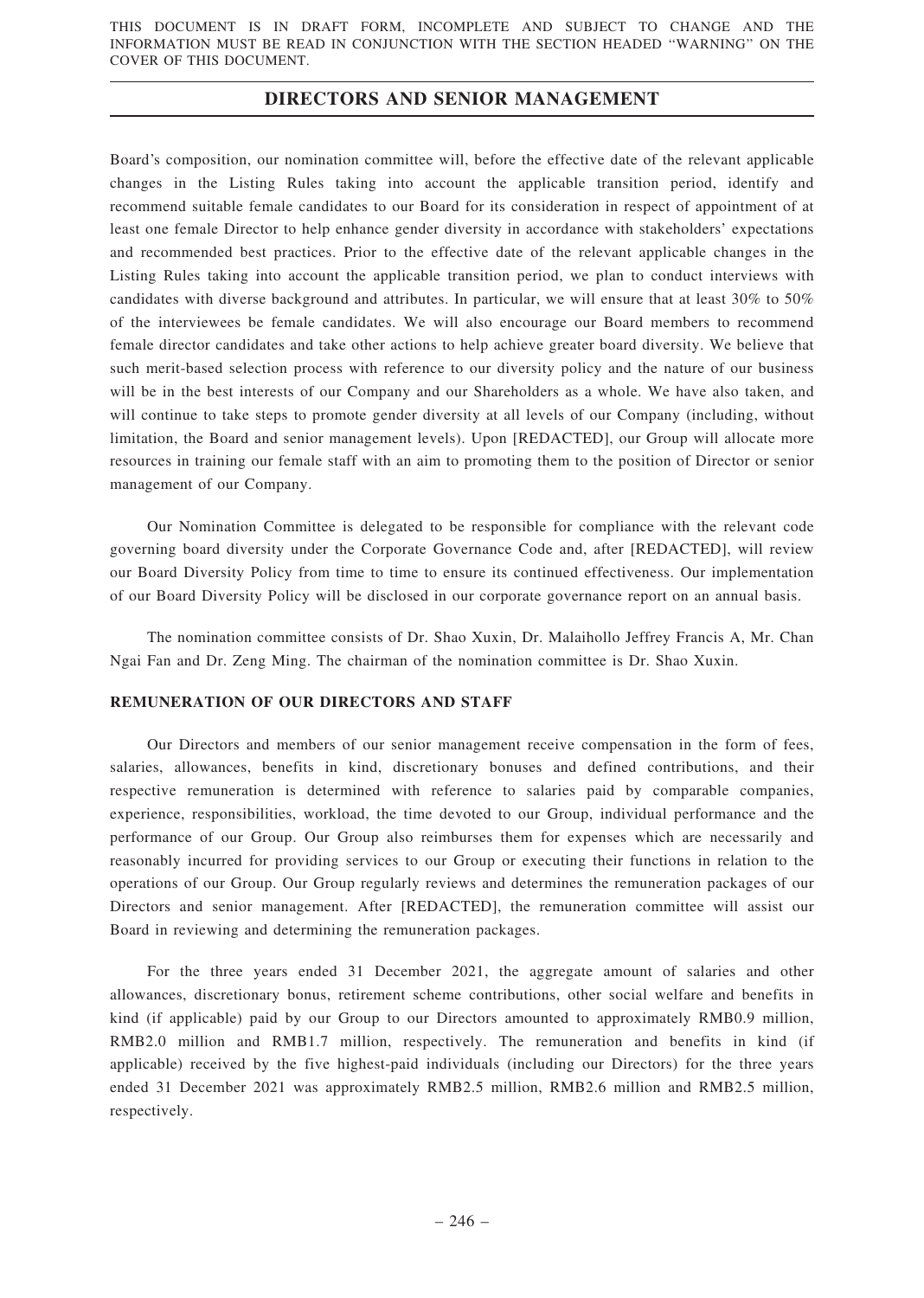During the Track Record Period, no remuneration was paid by our Group to, or receivable by, our Directors or the five highest-paid individuals (i) as an inducement to join or upon joining our Group or (ii) for loss of any office as a director of any member of our Group or of any other office in connection with the management of the affairs of any member of our Group. In addition, none of our Directors had waived any remuneration during the Track Record Period. Save as disclosed hereinabove, no other payments have been paid, or are payable, by our Company or any of its subsidiaries to our Directors or the five highest-paid individuals during the Track Record Period.

Under the arrangements currently in force within our Group, the aggregate remuneration (including fees, salaries, allowances, pension-defined contribution plans and other benefits in kind where applicable) of our Directors (including independent non-executive Directors in their capacity as Directors), excluding any discretionary benefits or bonuses or other fringe benefits, for the year ending 31 December 2022 are estimated to be approximately RMB3.3 million.

Our policy concerning the remuneration of our Directors is that the amount of remuneration is determined by reference to the relevant Director's experience, responsibilities, workload and the time devoted to our Group. Please refer to notes 9 and 10 to the Accountants' Report set out in Appendix I to this document for details of the remuneration of our Directors and the five highest paid individuals during the Track Record Period. See section headed ''Statutory and general information — C. Further information about our Directors, senior management and substantial Shareholders — 3. Particulars of Directors' service contracts and letters of appointment'' in Appendix V to this document for further details of the terms of the service contracts.

### COMPLIANCE ADVISER

In accordance with Rule 3A.19 of the Listing Rules, we have appointed Innovax Capital as our compliance adviser. The compliance adviser will provide us with guidance and advice as to compliance with the requirements under the Listing Rules. Pursuant to Rule 3A.23 of the Listing Rules, the compliance adviser will, among others, advise us in the following circumstances:

- (i) before the publication of any regulatory announcement, circular, or financial report;
- (ii) where a transaction, which might constitute a notifiable or connected transaction, is contemplated, including share issues and share repurchases;
- (iii) where we propose to [REDACTED] of the [REDACTED] in a manner different from that detailed in this document or where the business activities, development or results of our Group deviate from any forecast, estimate or other information in this document; and
- (iv) where the Stock Exchange makes an inquiry of our Company regarding unusual movements in the price or trading volume of the Shares or any other matters under Rules 13.09 and 13.10 of the Listing Rules.